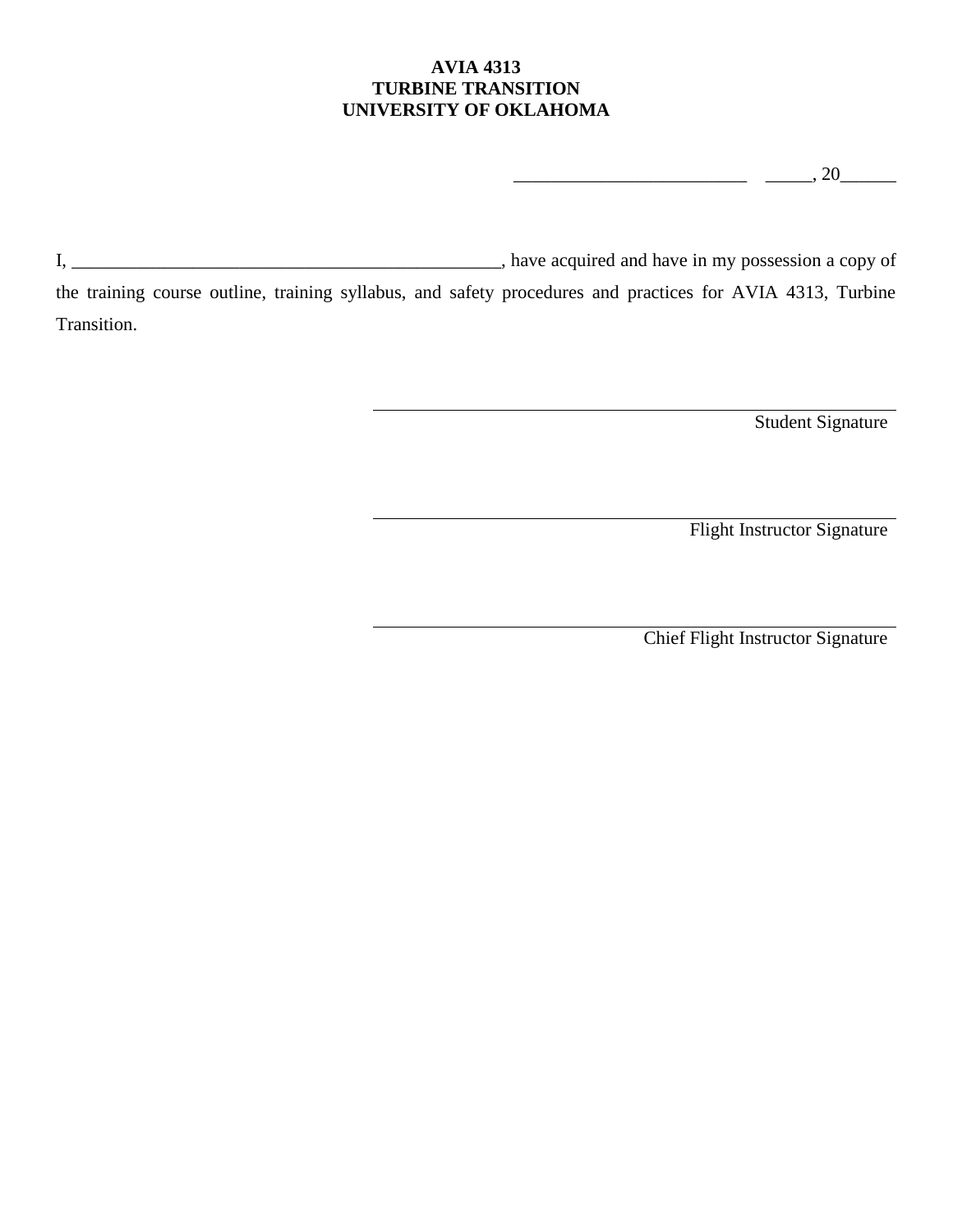#### **UNIVERSITY OF OKLAHOMA TURBINE TRANSITION**

**COURSE OBJECTIVE**: The student will obtain knowledge of gas generators, turbofans and turboprops. The student will also gain knowledge about various electrical, environmental, hydraulic, and fuel systems including theory of operations and calculations. Additionally, the student will be introduced to the principles, operation and limitations of advanced electronic navigation, flight director and automatic flight control systems, including flight management systems.

**COURSE COMPLETION STANDARD**: The student will demonstrate through oral discussion, written and oral quizzes, written tests, and records a minimum of a 70% passing grade throughout the turbine transition course. The course is complete when the student can fly the aircraft within the standards set forth in each lesson.

**AIRPORT**: Max Westheimer Airport is the operations base for training in this course. Max Westheimer Airport has a hard surface runway and meets the requirements of Section 141.38 of FAR's for day and night operation. Fuel is available from 7:00 A.M. to 10:00 P.M. daily. Maintenance is available from 6:30 A.M. to 3:00 P.M. Monday through Friday and at other times on call. Training will originate at Max Westheimer Airport.

**AIRPORT FACILITIES**: The Department of Aviation of the University of Oklahoma is located in the Max Westheimer Airport terminal building and the Aero Mechanical and Nuclear Engineering (AMNE) building on the North Campus area of the University of Oklahoma. The facilities available for student training are described in Appendix E of this Training Course Outline.

**AIRCRAFT**: The aircraft to be used in this course of training meet the requirements of Section 141.39 of the FAR. VFR airplanes are equipped for day and night VFR as specified in Section 91.205 of the FAR. Radio equipment will consist of at least one VHF transceiver and at least one VOR receiver. The aircraft used in this course of training are the BE 90, King Air Model C90/B.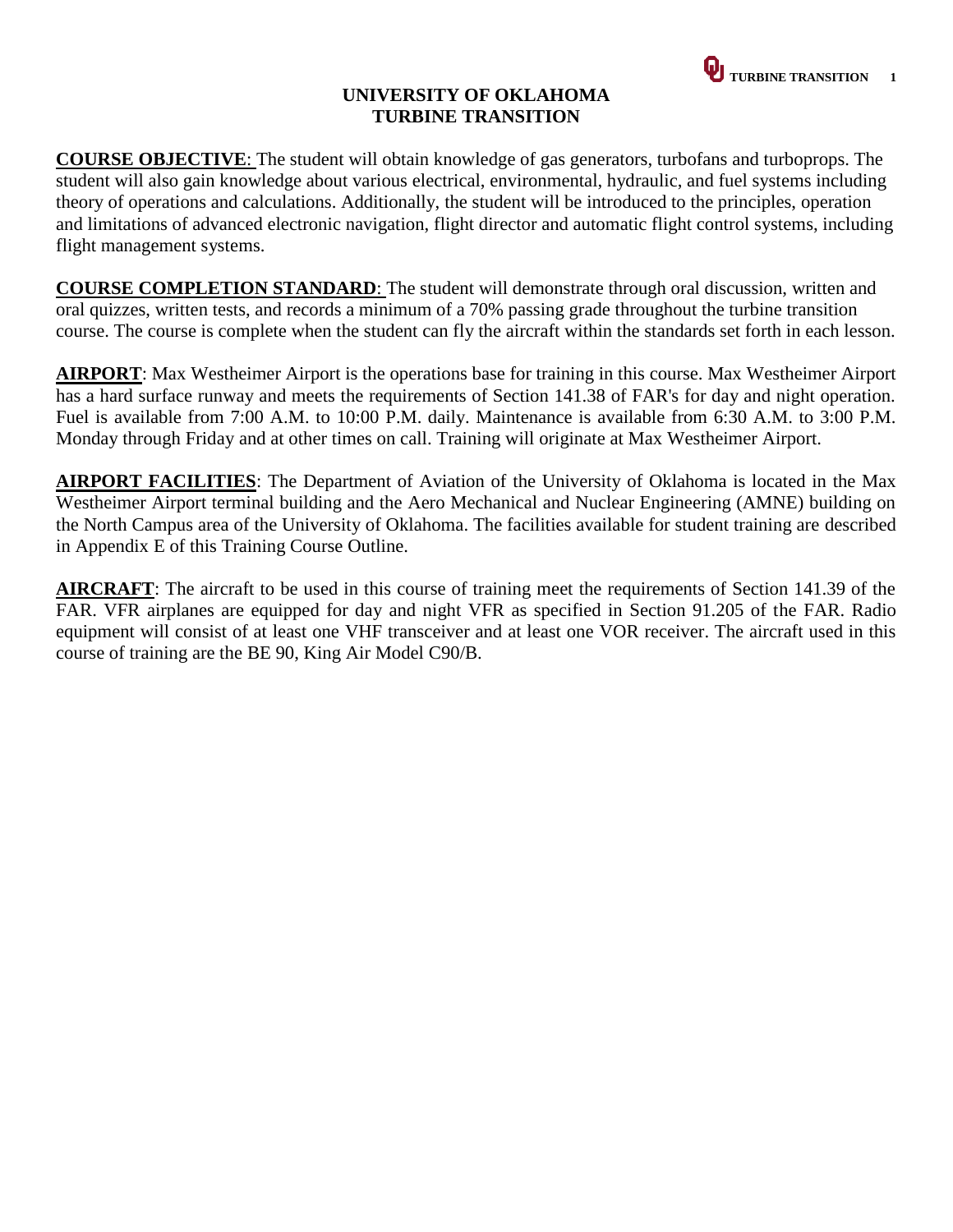#### **UNIVERSITY OF OKLAHOMA TURBINE TRANSITION**

**CHIEF FLIGHT INSTRUCTOR**: The Chief Flight Instructor will meet the requirements of Section 141.35 and 61.187(b) of the FAR. He/she must be the holder of at least a Commercial Pilot certificate with an airplane category multiengine land class rating, airplane multiengine instrument rating and be qualified to fly high performance, complex and pressurized aircraft. In addition, (s)he must be the holder of a Flight Instructor certificate with an airplane category rating and a multiengine class rating and instrument airplane rating and have at least a second class medical certificate. See Appendix A of this Training Course Outline for Chief Flight Instructor designation.

**ASSISTANT CHIEF FLIGHT INSTRUCTOR**: The Assistant Chief Flight Instructor will meet the requirements of Section 141.36 and 61.187(b) of the FAR. He/she must be the holder of at least a Commercial Pilot certificate with an airplane category multiengine land class rating, airplane multiengine instrument rating and be qualified to fly high performance, complex and pressurized aircraft. In addition, (s)he must be the holder of a Flight Instructor certificate with an airplane category rating and a multiengine class rating and instrument airplane rating and have at least a second class medical certificate. See Appendix A of this Training Course Outline for Assistant Chief Flight Instructor designation.

**FLIGHT INSTRUCTORS**: Each flight instructor must be the holder of at least a Commercial Pilot certificate with an airplane category multiengine land class rating, airplane multiengine instrument rating and be qualified to fly high performance, complex and pressurized aircraft. In addition, (s)he must be the holder of a Flight Instructor certificate with an airplane category rating and a multiengine class rating and instrument airplane rating and have at least a second class medical certificate.

**CHIEF GROUND INSTRUCTOR**: The Chief Ground Instructor will meet the requirements of Section 141.35(e) and 61.187(b) of the FAR. See Appendix A of this Training Course Outline for Chief Ground Instructor designation.

**ASSISTANT CHIEF GROUND INSTRUCTOR**: The Assistant Chief Ground Instructor will meet the requirements of Section 141.36(e) and 61.187(b) of the FAR. See Appendix A of this Training Course Outline for Assistant Chief Ground Instructor designation.

**GROUND INSTRUCTORS**: Each instructor used for ground training must hold a Flight or Ground Instructor certificate with airplane single engine and basic or advanced ratings respectively.

**OFFICE AND CLASSROOM FACILITIES USED FOR AVIATION** STUDENTS: The office and classroom facilities used for the training of aviation students of the University of Oklahoma are described in Appendix D of this Training Course Outline.

**COURSE ENROLLMENT**: To be enrolled in this course of training you must possess a Commercial Pilot certificate with airplane – multiengine class and instrument ratings. You must also possess at least a third class medical certificate.

**REQUIREMENTS FOR GRADUATION**: You must satisfactorily complete the training outlined in this syllabus.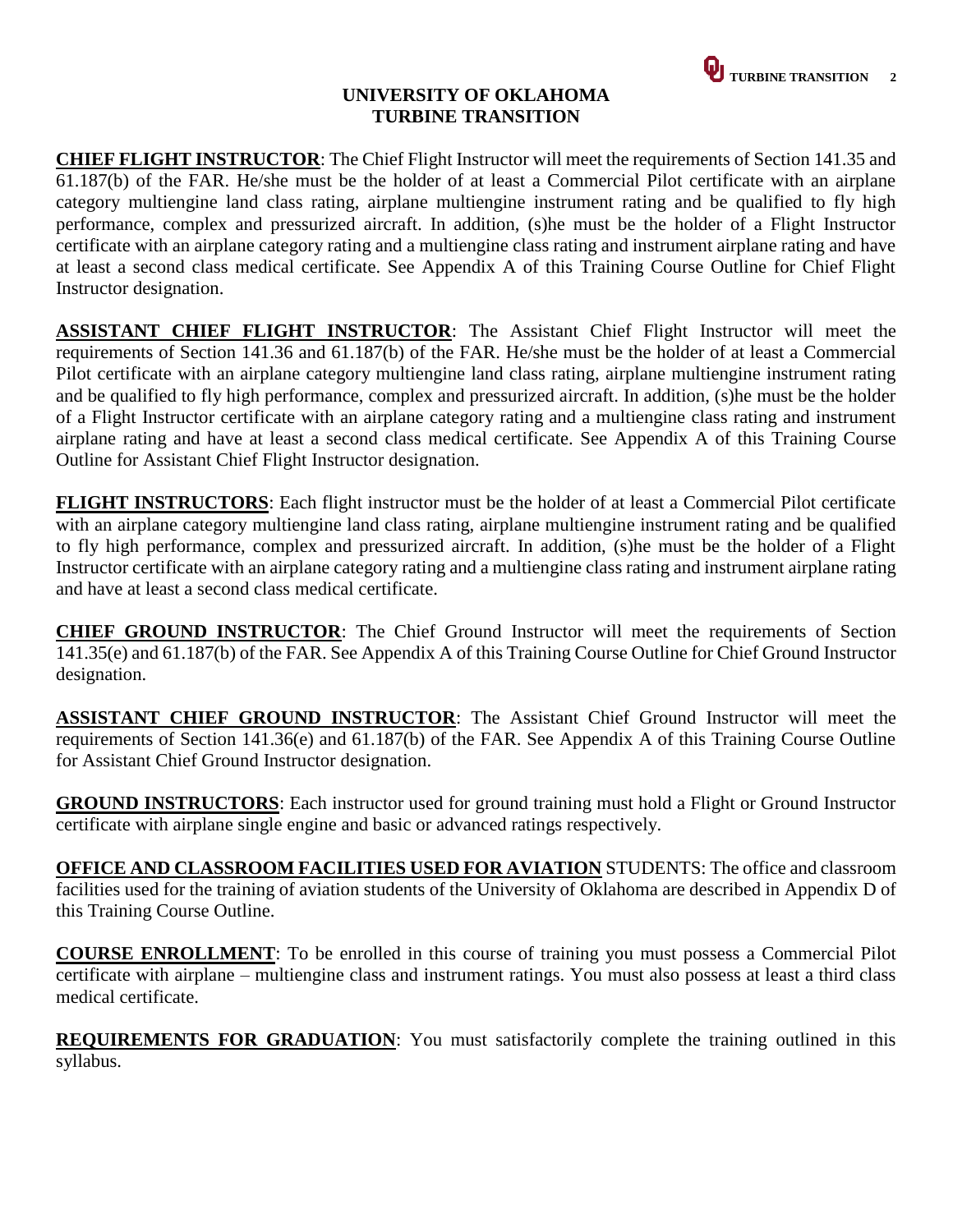# **Q** TURBINE TRANSITION 3

#### **UNIVERSITY OF OKLAHOMA TURBINE TRANSITION**

**LESSON DESCRIPTION AND STAGES OF TRAINING**: Each lesson is fully described within the syllabus, including the objectives, standards, and measurable units of accomplishment and learning. You are expected to complete at least one stage approximately every 90 days. The stage objectives and standards are described at the beginning of each stage within the syllabus.

**COURSE POLICY**: The course policies for this course of training are outlined in Appendix B of this Training Course Outline.

**TESTS AND CHECKS**: The syllabus incorporates stage checks in accordance with FAR 141, Appendix F. These checks are given by the chief instructor or the designated assistant at the end of each stage. You will complete the appropriate stage exams, oral briefings, and final examinations described in the syllabus.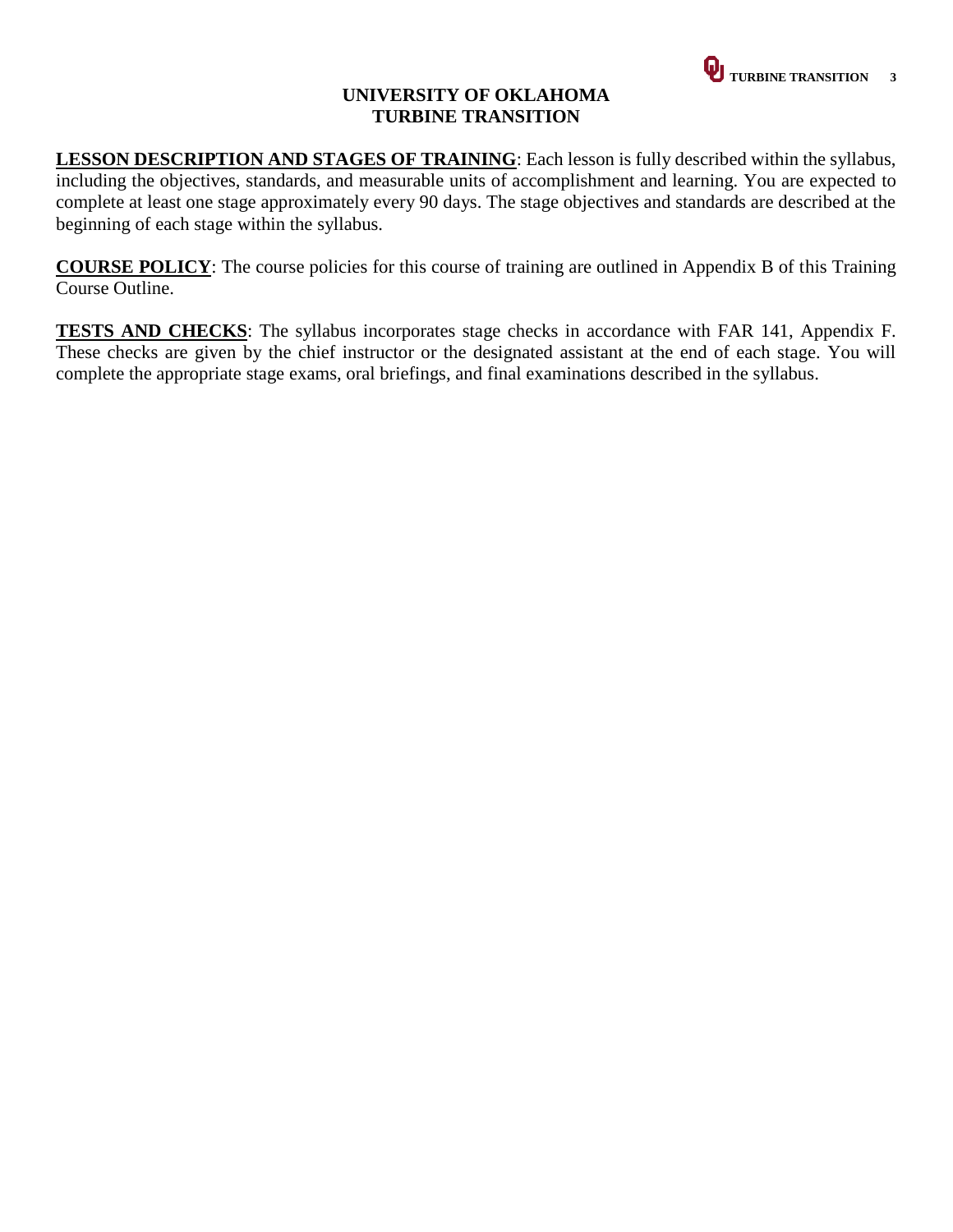#### **UNIVERSITY OF OKLAHOMA TURBINE TRANSITION RULES OF OPERATIONS**

**DISPATCH PROCEDURES** -. The instructor will provide a preflight briefing to the student. The instructor's signature on the syllabus sheet for that lesson constitutes permission to dispatch the aircraft. The student will complete the information on the aircraft sign out sheet, the plastic flight plan form, and the Aircraft Information Sheet in the aircraft check out binder. A flight plan will be filed with the appropriate Automated Flight Service Station for all cross country flights. Aircraft keys are kept in a lock box in the dispatch area and will be issued upon completion of the above procedures. The provisions of 14 CFR, Section 91.103 will be met.

**STARTING PROCEDURES** - All aircraft will be started within the ramp area of the Department of Aviation unless otherwise designated by the Chief Flight Instructor or his designee. All starting procedures will comply with the procedures stated in the Pilots Operating Handbook for that aircraft.

**TAXIING PROCEDURES** - Taxi on yellow depicted taxi routes and at a slow and reasonable speed (use 10 miles per hour as a guide). Spacing between aircraft on taxi routes will be a minimum of two ship lengths. During the day, operate the anti-collision lights while taxiing. Use position lights and the landing light at night. To minimize the chance of runway incursion, read back taxi instructions, particularly hold short, position and hold, runway crossing and takeoff clearances. When obtaining complex taxi clearances at unfamiliar airports write down the clearance, have an airport diagram available and request progressive taxi if needed.

**FIRE PRECAUTIONS** - During fueling operations the aircraft involved will be unoccupied. Fire extinguishers will be present when fueling is in progress. In the event of aircraft fire during engine start or taxiing, follow the emergency procedures in the aircraft POH. If there is any doubt about whether emergency procedures are working to extinguish the fire, evacuate the aircraft immediately.

**REDISPATCH PROCEDURES** – Given that all flight lessons have an instructor on board, in the event of a diversion and landing at an unscheduled destination, the instructor may continue the lesson without notification to the aviation department. The instructor will notify the aviation department at 405-325-7231 (Long Distance instate toll free 1-800-522-0772, ext. 7231) or the OU mobile phone 405-919-6319, if the unscheduled stop will delay the return of the aircraft to the point of impacting the flight schedule.

**AIRCRAFT DISCREPANCIES**: Upon noticing a discrepancy the pilot in command will take the following actions:

- Place the plastic "Maintenance Required" sign in the windshield of the aircraft (this sign is in a loose leaf binder in the aircraft).
- Complete Form OUAVMAIN #2 (copies of this form are in a loose leaf binder in the aircraft). When filling out the "Maintenance Problem" section, be as specific as possible. Provide the top copy to the mechanics in the hangar and place the yellow copy on the Aircraft Sign Out Sheet. If the mechanics are not available, place the top copy of the form in the maintenance in-box in the dispatch section. If the main office is closed, put both copies of the form in the envelope slot in the hangar door.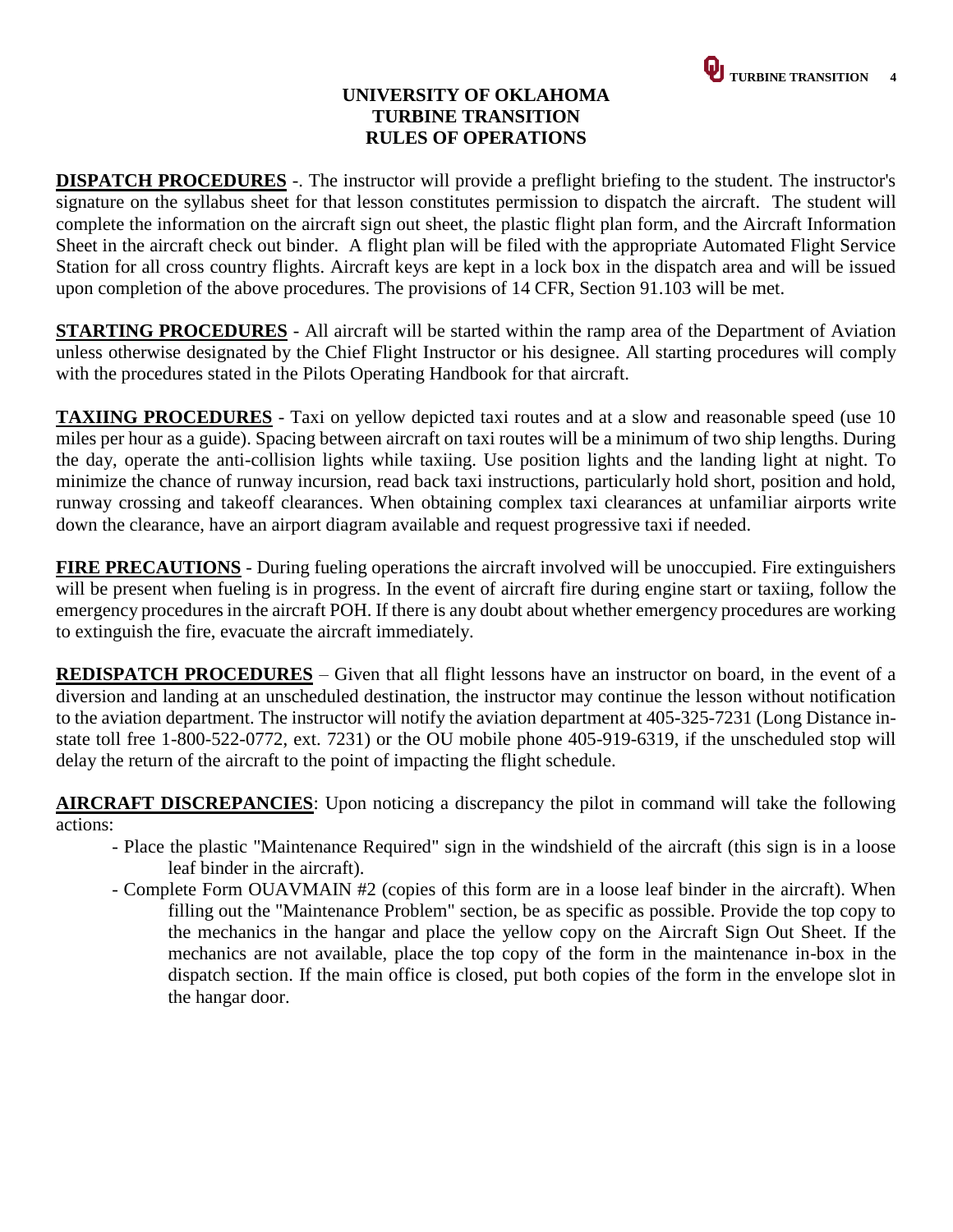# **UNIVERSITY OF OKLAHOMA TURBINE TRANSITION RULES OF OPERATIONS**

**APPROVAL FOR RETURN OF AIRCRAFT TO SERVICE**: The mechanics will take whatever corrective actions are required to return the aircraft to service. Upon returning the aircraft to service the mechanics will place the "Maintenance Required" sign back in the lose leaf notebook and notify the main office. At that time the plastic flight plan will be turned back over and the yellow copy of OUAVMAIN #2 placed in the mechanics in-box. If the discrepancy can't be corrected immediately, but the mechanics determine the aircraft is still airworthy, this information will be noted in the "Maintenance Performed" section along with any required operating limitations due to the discrepancy. Inoperative equipment will be removed or deactivated and placarded IAW 14 CFR, Section 91.213. If the MEL permits, the aircraft may then be returned to service and flown within any operating limitations required by the MEL.

**SECURING AIRCRAFT** - The pilot in command is responsible for securing aircraft on the ramp. Only aviation department personnel and contract personnel from the FBO may hangar aircraft. Students may assist in hangaring aircraft under the supervision of these personnel. All university aircraft will be secured with tie-down ropes or chocks while unattended on the Department of Aviation ramp. On cross country flights, the pilot in command will make tie-down arrangements with the local FBO for securing the aircraft. At no time will an aircraft be left unattended without it being secured by wheel chocks or tie-down ropes. When returning aircraft to the ramp in front of the terminal, solo students will not park the aircraft in the first row by the fence.

**AIRCRAFT AVOIDANCE** - No person may operate an aircraft so close to another aircraft as to create a collision hazard either on the ground or in the air. At all times, the Pilot-in-Command will be responsible for, and actively use "See and Avoid" procedures as described in the AIM, Chapter 7, Section 5 and comply with the right of way rules specified in 14 CFR, Section 91.113.

**FUEL RESERVES** - At no time will a department aircraft depart on a flight without the minimum fuel required by 14 CFR, Section 91.151 for VFR flights or 91.169 for IFR flights.

**MINIMUM ALTITUDES** - Minimum altitude for instrument training under VFR with the exception of landing practice is 600' AGL or higher if the minimum altitude applicable in 14 CFR, Section 91.119 is higher than 600' AGL. Minimum altitudes for IFR operations will be in accordance with 14 CFR, Sections 91.175 and 91.177. Minimum altitude for failing an engine and feathering its propeller is 3000 feet AGL. At altitudes lower than 3000 feet AGL, engine failures will be simulated by reducing torque and feather will be simulated by establishing zero thrust (100 ft-lbs torque, 1800 RPM). Simulated engine failures will be initiated above 500 feet AGL.

**PRACTICE AREAS** - The University utilizes several practice areas for flight training. These areas are depicted in Appendix C of this Training Course Outline.

# **WEATHER MINIMUMS**

Instrument training under VFR will be in accordance with the basic VFR weather minimums in 14 CFR, Section 91.155. For IFR operations, minimum weather for landings will be in accordance with 14 CFR, Section 91.175. For takeoffs, the ceiling and visibility will be equal to or greater than the lowest Category A aircraft instrument approach minimums at the departure airport. If prevailing winds dictate a circling procedure, the lowest Category A circling minimums will apply. Determination of the requirement for an alternate airport will be in accordance with 14 CFR, Section 91.169.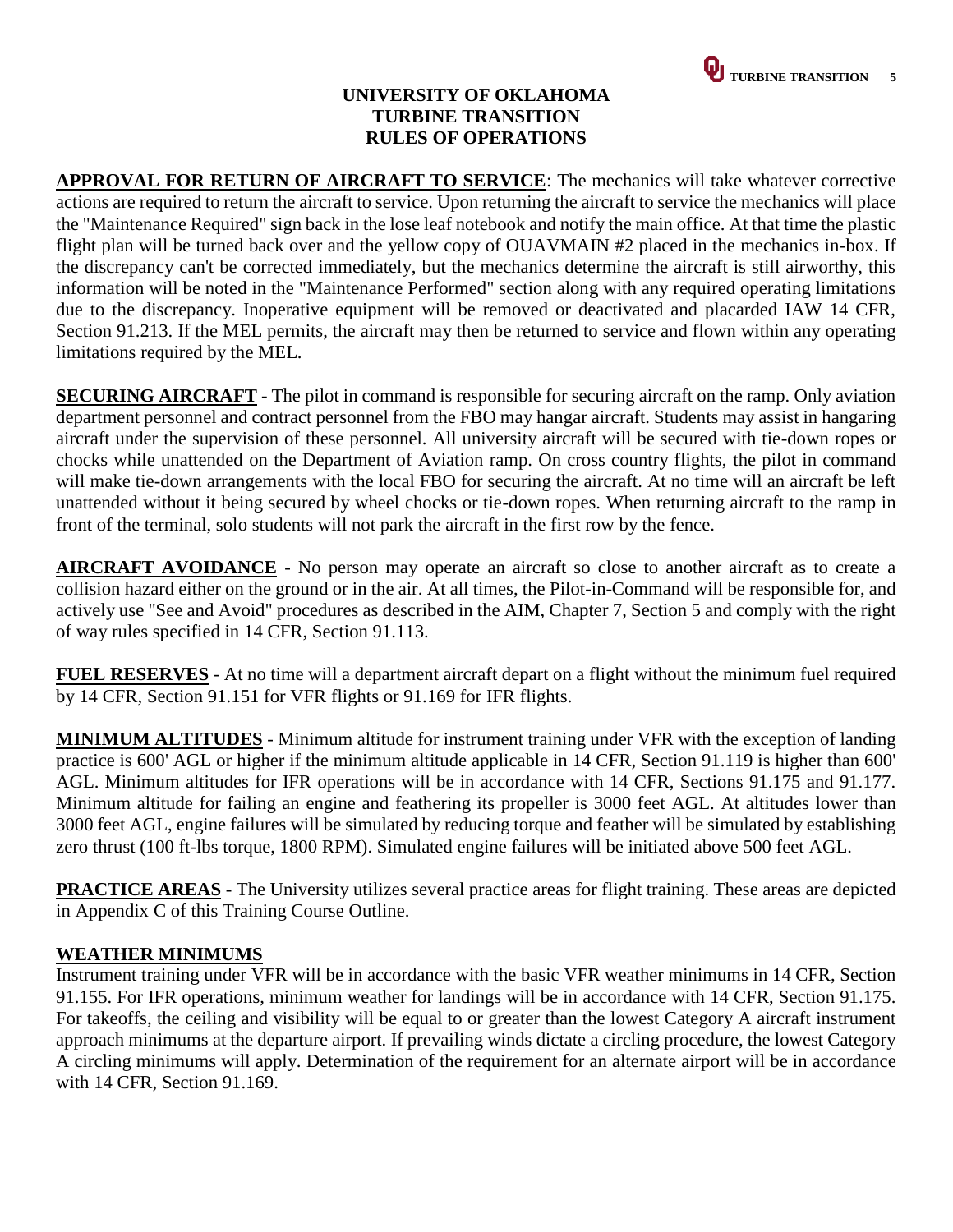#### **UNIVERSITY OF OKLAHOMA TURBINE TRANSITION RULES OF OPERATIONS**

#### **WIND LIMITS**:

Dual: Maximum 35 knots - Maximum 15 knots gust spread Crosswind: Crosswind limits will not exceed those specified by the Pilots Operating Handbook for the aircraft to be flown.

**AIRCRAFT CHECKLIST/KEY TURN IN**: After completing the flight and securing the aircraft, the student will record the hobbs time on the Aircraft Information Sheet and return the aircraft checklists and keys to the dispatch area. Give the keys to a staff member for return to the lock box and complete the information on the Aircraft Sign Out Sheet. Return the syllabus sheet to the instructor for further processing.

#### **ATTENDANCE - TARDINESS**:

Students are expected to attend all scheduled ground and flight training lessons. In the event of sickness or accident, call the Aviation Department at 325-7231. Do not make a determination of attendance due to weather. If in doubt, call the Aviation Department. Excessive absences or tardiness, are grounds for removal from the course.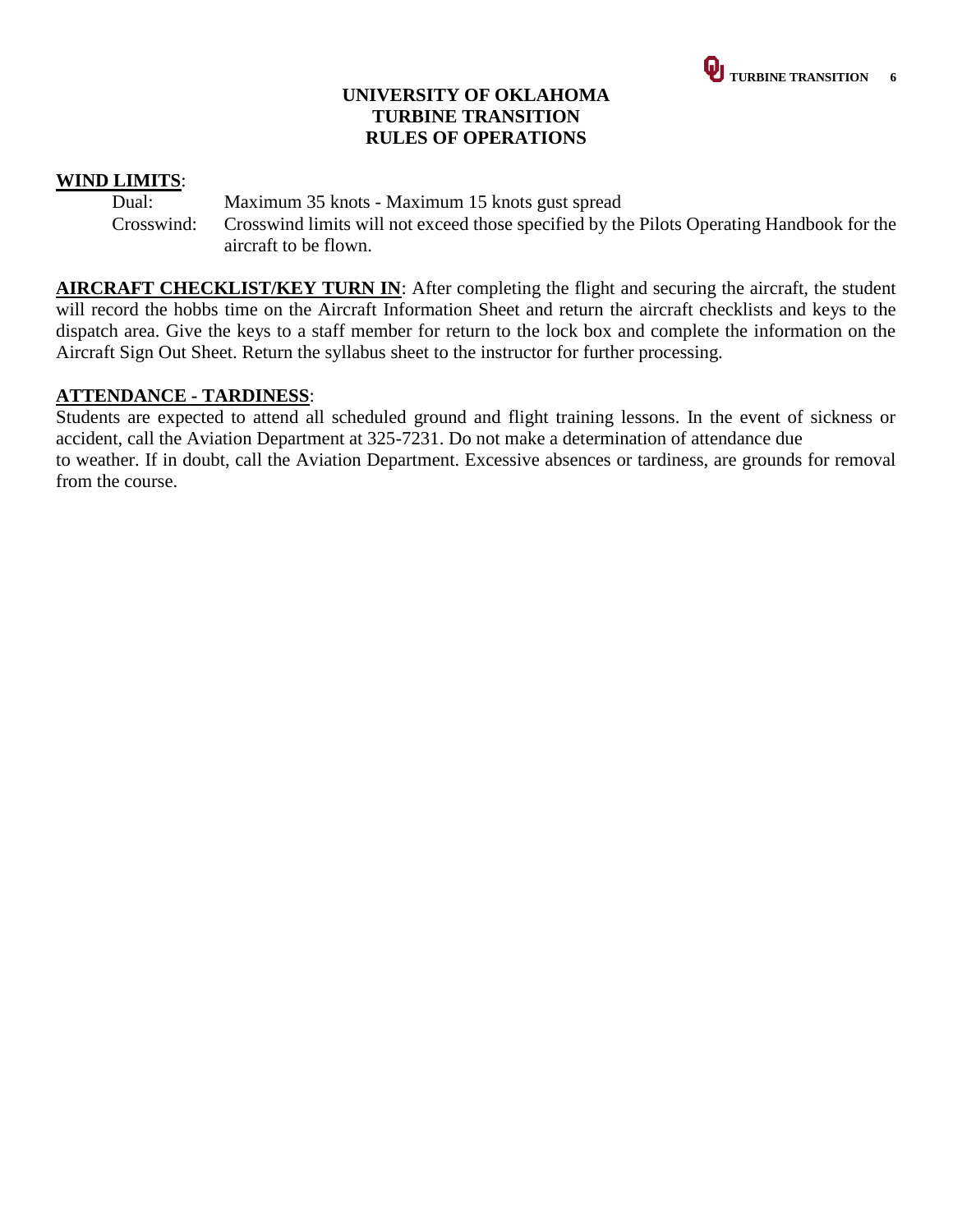#### **UNIVERSITY OF OKLAHOMA TURBINE TRANSITION GROUND TRAINING AND READING ASSIGNMENTS**

| <b>STAGE</b>     | <b>LESSON</b>                           | <b>ASSIGNMENTS</b>                                | <b>HOURS</b> |     |  |
|------------------|-----------------------------------------|---------------------------------------------------|--------------|-----|--|
|                  | $\mathbf{1}$                            | - TPFM Chapter 3                                  | 3.0          |     |  |
|                  |                                         | - KASM, Ch 7                                      |              |     |  |
|                  | $\overline{2}$                          | - TPFM, Chapter 3                                 | 3.0          |     |  |
| <b>STAGE I</b>   |                                         | - KASM, Chapter 7                                 |              |     |  |
|                  |                                         | - TPFM, Chapter 4                                 |              |     |  |
|                  | 3                                       | - KASM, Chapter 2                                 | 3.0          |     |  |
|                  |                                         | - KAPOH, Sections 4 & 5                           |              |     |  |
|                  | $\overline{\mathbf{4}}$                 | Review & Exam                                     |              | 1.0 |  |
|                  | $\mathbf{1}$                            | - TPFM, Chapter 4<br>- KASM, Chapter 9            | 1.5          |     |  |
|                  |                                         |                                                   |              |     |  |
|                  | $\overline{2}$                          | - TPFM, Chapter 5<br>- KASM, Chapter 15           | 1.5          |     |  |
|                  |                                         | - AIM, Chapter 8,                                 |              |     |  |
|                  |                                         | - TPFM, Chapter 5                                 |              |     |  |
| <b>STAGE II</b>  | 3                                       | - KASM, Chapters 11 & 12 & 16                     | 3.0          |     |  |
|                  |                                         | - KAPOH, Sections 4 & 5                           |              |     |  |
|                  |                                         | - TPFM, Chapter 5                                 |              |     |  |
|                  | $\overline{\mathbf{4}}$                 | - KASM, Chapter 5                                 | 1.5          |     |  |
|                  |                                         | - KAPOH, Sections 4 & 5                           |              |     |  |
|                  | 5                                       | Review & Exam                                     |              | 1.0 |  |
|                  | $\mathbf{1}$                            | - TPFM, Chapter 6                                 |              |     |  |
|                  |                                         | - KASM, Chapter 10                                | 1.5          |     |  |
|                  |                                         | - KAPOH, Sections 4 & 5                           |              |     |  |
|                  | $\overline{2}$                          | - TPFM, Chapter 6                                 |              |     |  |
|                  |                                         | - KASM, Chapters 4 and 14                         | 1.5          |     |  |
| <b>STAGE III</b> |                                         | - KAPOH, Sections 4 & 5                           |              |     |  |
|                  | $\mathbf{3}$<br>$\overline{\mathbf{4}}$ | - TPFM, Chapters 7 & 10                           | 3.0          |     |  |
|                  |                                         | - KAPOH, Sections 2 & 5                           |              |     |  |
|                  |                                         | - TPFM, Chapter 11                                | 1.5          |     |  |
|                  |                                         | - KAPOH, Section 6                                |              |     |  |
|                  | 5                                       | Review & Exam                                     |              | 1.0 |  |
|                  |                                         | - TPFM, Chapter 14                                |              |     |  |
|                  | $\mathbf{1}$                            | - KASM, Chapter 16                                | 1.5          |     |  |
|                  |                                         | - KAPOH, Avionics Supplement                      |              |     |  |
|                  | $\boldsymbol{2}$                        | - TPFM, Chapter 13                                |              |     |  |
|                  |                                         | - KASM, Chapter 16                                | 3.0          |     |  |
| <b>STAGE IV</b>  |                                         | - KAPOH, Avionics Supplement<br>- TPFM, Chapter 9 |              |     |  |
|                  | $\mathbf{3}$                            | - KAPOH, Sections 3 & 4                           | 1.5          |     |  |
|                  | $\overline{\mathbf{4}}$                 | - TPFM, Chapter 15                                | 1.5          |     |  |
|                  | 5                                       | - TPFM, Chapter 16                                | 1.5          |     |  |
|                  | 6                                       | Review & Exam                                     |              | 1.0 |  |
|                  |                                         |                                                   |              |     |  |
| <b>TOTALS</b>    |                                         |                                                   | 33.0         | 4.0 |  |

**Note**: The readings referred to in this syllabus are based on The Turbine Pilots Flight Manual (TPFM), King Air Systems Manual (KASM), King Air POH (KAPOH) and the Aeronautical Information Manual (AIM). The hours designated for each lesson are suggested guidelines only, and may vary at the instructor's discretion. In no case will the total hours of instruction be less than the total number of hours defined in this syllabus.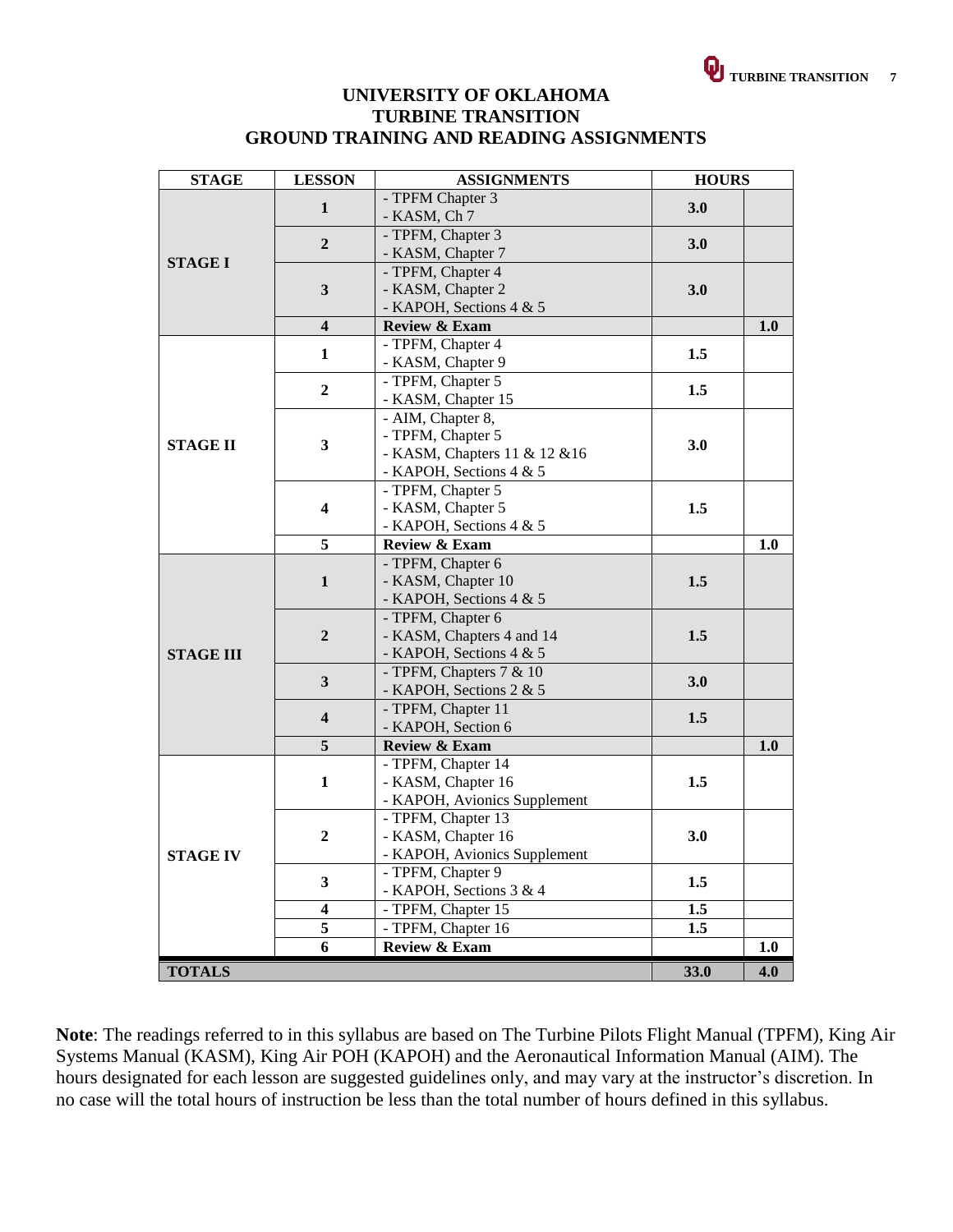

#### **STAGE I**

#### **STAGE OBJECTIVE**

During this stage, the student will be introduced to the various types of gas generators, turbofans, and turboprops, along with the different types of thrust reversers. Additionally, the student will obtain knowledge of the various propeller systems. The student will also become familiar with the various types of electrical systems. The student will also become knowledgeable about the BE90 engines, propeller system and electrical system.

#### **STAGE COMPLETION STANDARD**

This stage is complete when the student has taken the Stage I written exam with a minimum passing score of 70%, and the instructor has reviewed each incorrect response to ensure complete understanding before the student progresses to Stage II.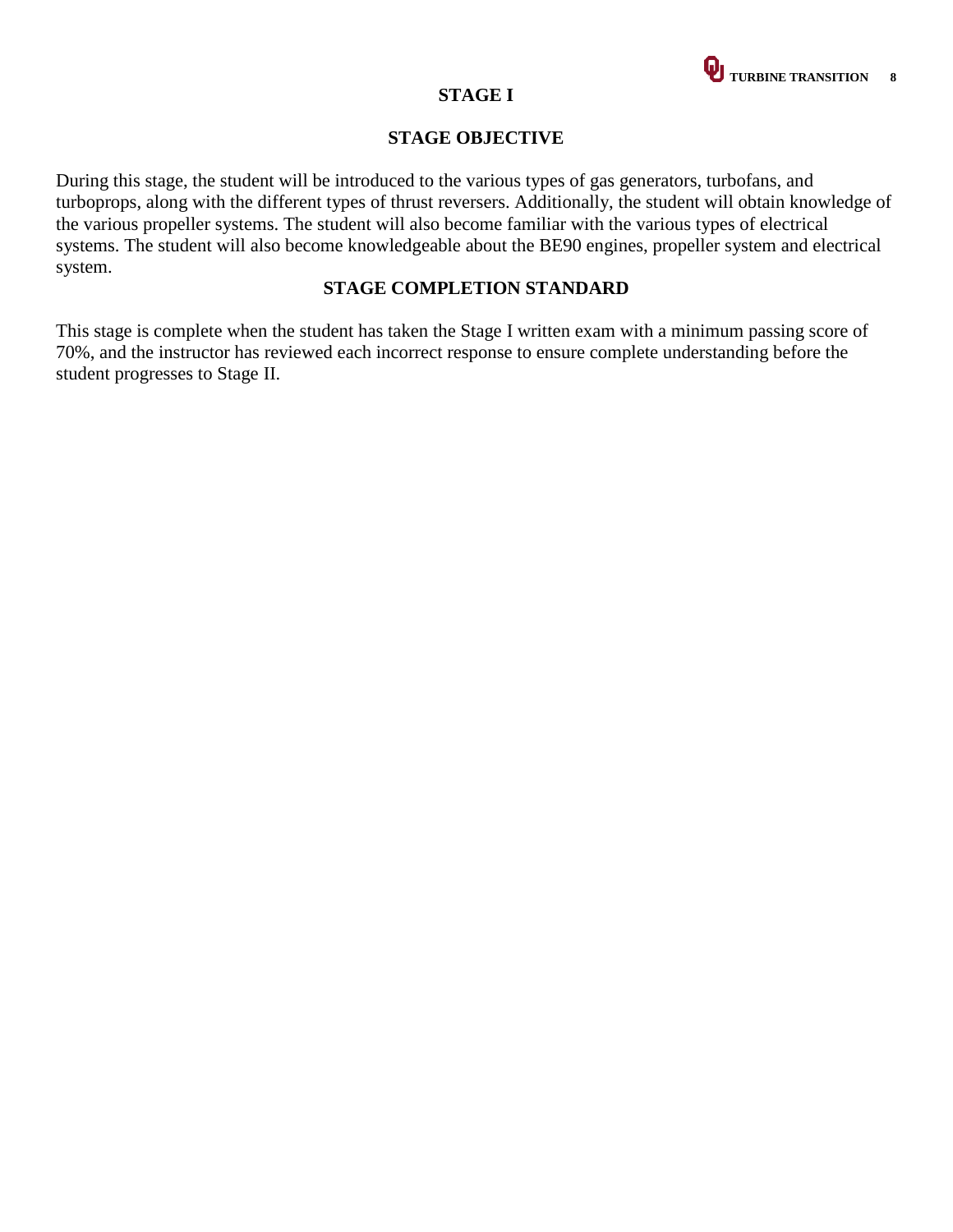#### **TEXT REFERENCE: See Ground Training and Reading Assignments**

**LESSON OBJECTIVE:** During this lesson, the student is introduced to gas generators, turbofans, and turboprops, along with the various types of thrust reversers. The student is also introduced to the BE90 turboprop engine.

#### **CONTENT:**

Gas Turbine Engines - gas generators - compressors - turbines **Compressors** - centrifugal flow - axial flow Multi Stage/Multi Spool Engines - low pressure turbines - N1 Shaft≅ - high pressure turbine - N2 Shaft≅ Turbojet Engines - principles of operations - advantages - disadvantages Turbofan Engines - principles of operations - advantages - disadvantages Turboprop Engines - principles of operation - direct-drive turboprop - free-turbine turboprop Engine Operating Parameters - engine pressure ratios (EPR) - exhaust gas temperatures (EGT) - interstage turbine temperatures (ITT) Turbine Engine Starting - hot start - igniters Thrust Reversers - purpose - types used on jets -clamshell -cascade -petal door - reverse thrust on turboprops - use of reversers BE90 Engines - Gas Generation Module - Power Module - Engine Gauges - Engine Controls - Engine Limitations - Starting Procedures

#### **COMPLETION STANDARDS:**

The student will exhibit knowledge of turbine engines in general and BE90 engines in particular through guided discussion before progressing to lesson 2.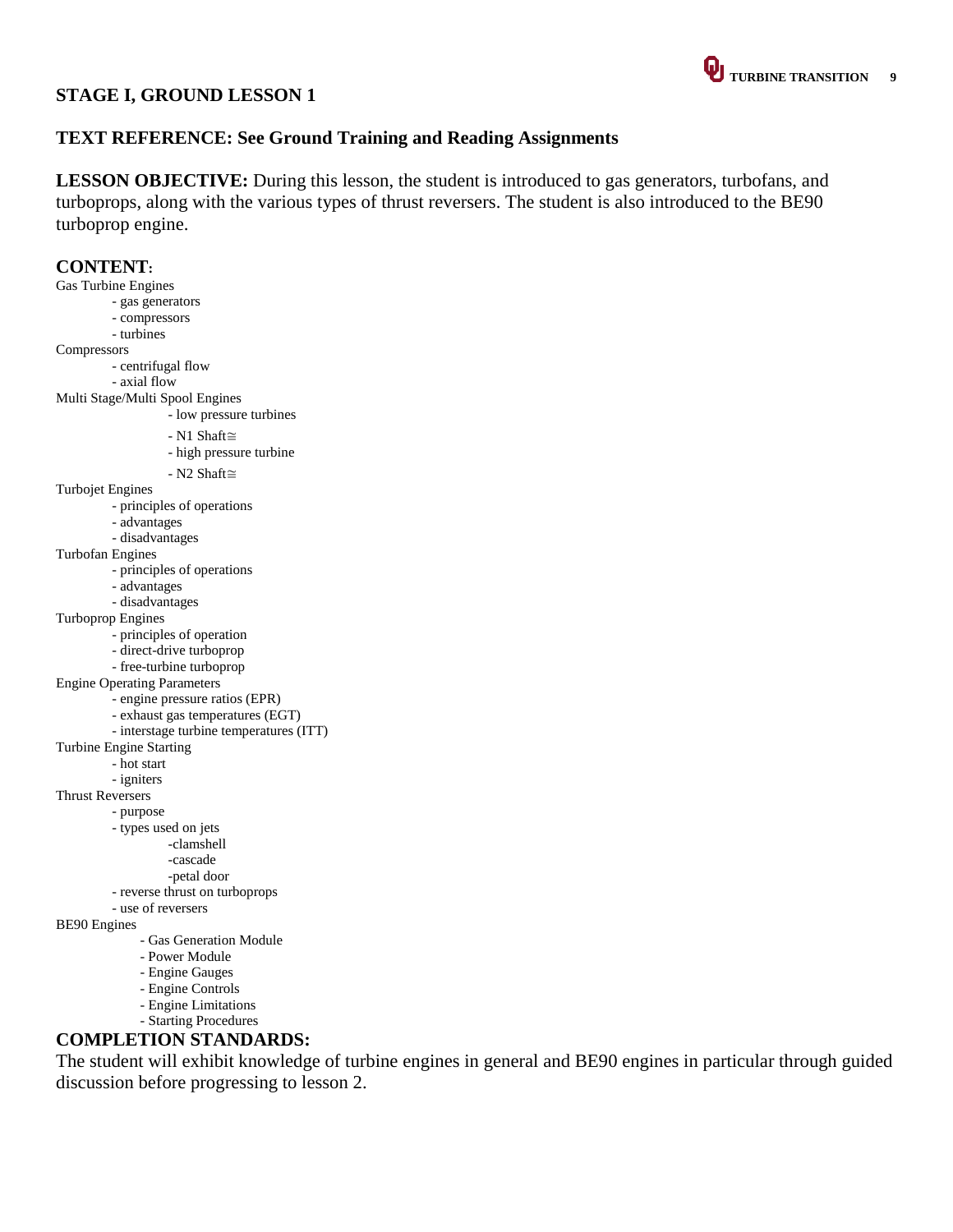# **U** TURBINE TRANSITION 10

# **TEXT REFERENCE: See Ground Training and Reading Assignments**

#### **LESSON OBJECTIVE:**

During this lesson, the student learns the various types of propeller systems found on turbine aircraft. Additionally, the student will become thoroughly familiar with the propeller system found on the BE90. The student will also review basic multi-engine aerodynamics including critical engine concepts and V-speeds.

#### **CONTENT:**

Multi-engine Aerodynamics Review

- Critical Engine
- Vmc and Factors Affecting Vmc
- Vyse and Factors Affecting Vyse
- Impact on Performance When Shutting Down an Engine

#### Turboprop Propeller Systems

- Propeller Controls and Governors
	- primary governor
	- overspeed governor
	- fuel topping governor
	- Beta governor
- Propeller Auto-Feather System
- Propeller Synchrophasers

BE90 Propeller System

- Propeller Controls
- Governor Systems
- Auto-Feather System
- Synchophaser System
- Propeller Systerm Checklists

#### **COMPLETION STANDARDS:**

The student will exhibit thorough knowledge of multi-engine aerodynamics, the various types of propeller systems and terminology as well as the BE90 propeller system through guided discussion before continuing to the next lesson.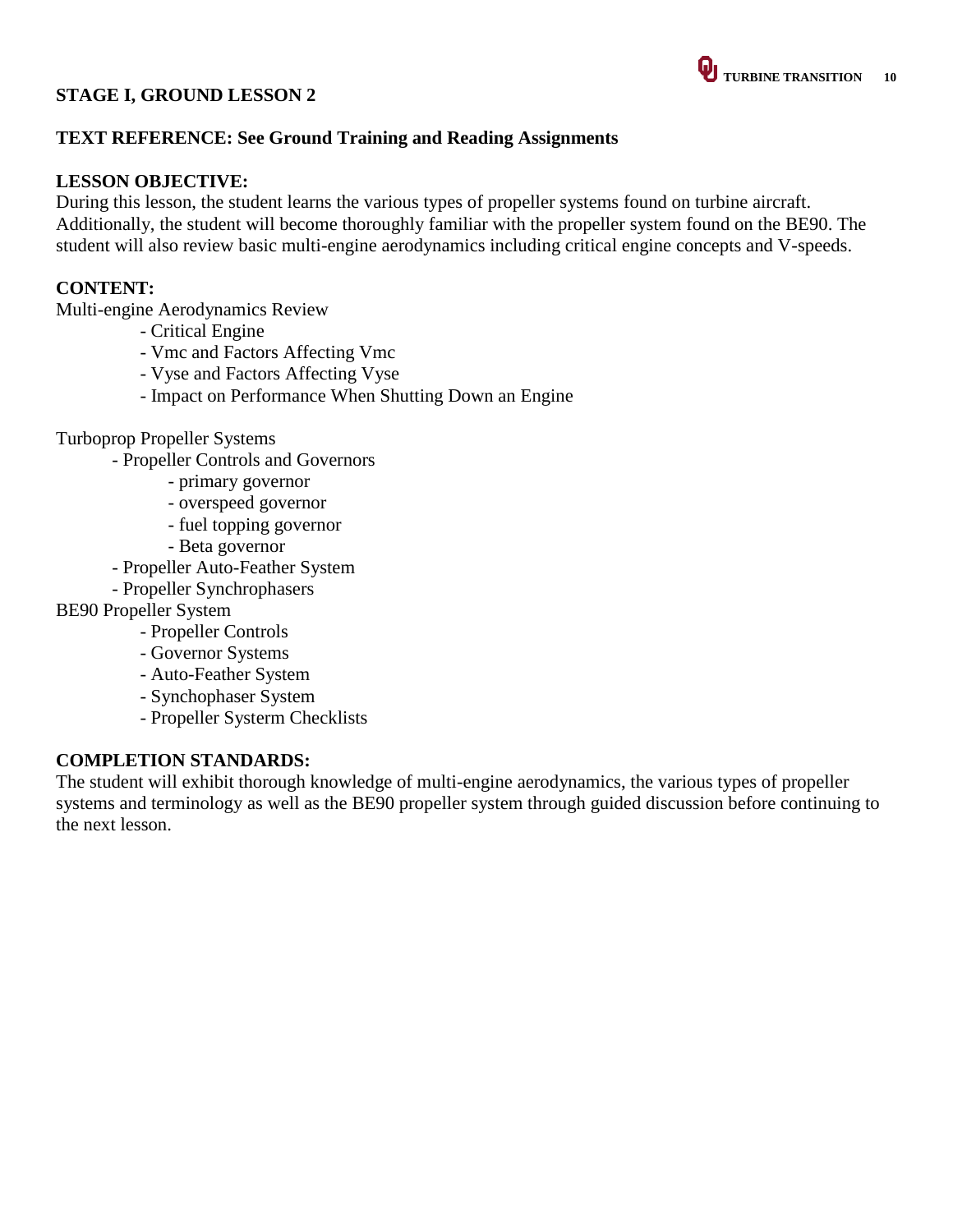#### **TEXT REFERENCE: See Ground Training and Reading Assignments**

#### **LESSON OBJECTIVE:**

During this lesson, the student will learn the basic principles of powered aircraft systems, basic electrical system concepts and the electrical system of the BE90.

#### **CONTENT:**

Basics of Aircraft Power Systems (Source, Supply, Storage, Transmission, Output Devices, Directional Control and Regulation)

Electrical Power Sources

- Generator - Direct Current(DC) vs. Alternating Current(AC)

- Battery - Ni-cad vs. Lead Acid

Transmission and Grounding

Control Devices

- Generator Control Units (GCU)

- Relays

- Solenoid

Electrical Conversion Devices

- Transformer-Rectifier Units (TRU)

- Inverters

Electrical Faults

- Shorts

- Opens

- Logic

Circuit Protection Devices

- Circuit Breakers
- Current Limiters and Fuses
- Diodes
- Hall Effect Devices

Bus Bar Systems

- Battery Bus

- Hot Bus

- AC and DC Busses

- Bus Ties and Bus Isolation

BE90 Electrical System

- Battery

- Starter/Generator

- Bus Bar System

- Circuit Breakers

- Controls and Gauges

- Electrical System Checklists

#### **COMPLETION STANDARDS:**

The student will demonstrate thorough knowledge of the basic concepts of aircraft power systems, electrical systems in general and the BE90 electrical system through a guided discussion before progressing to the next lesson.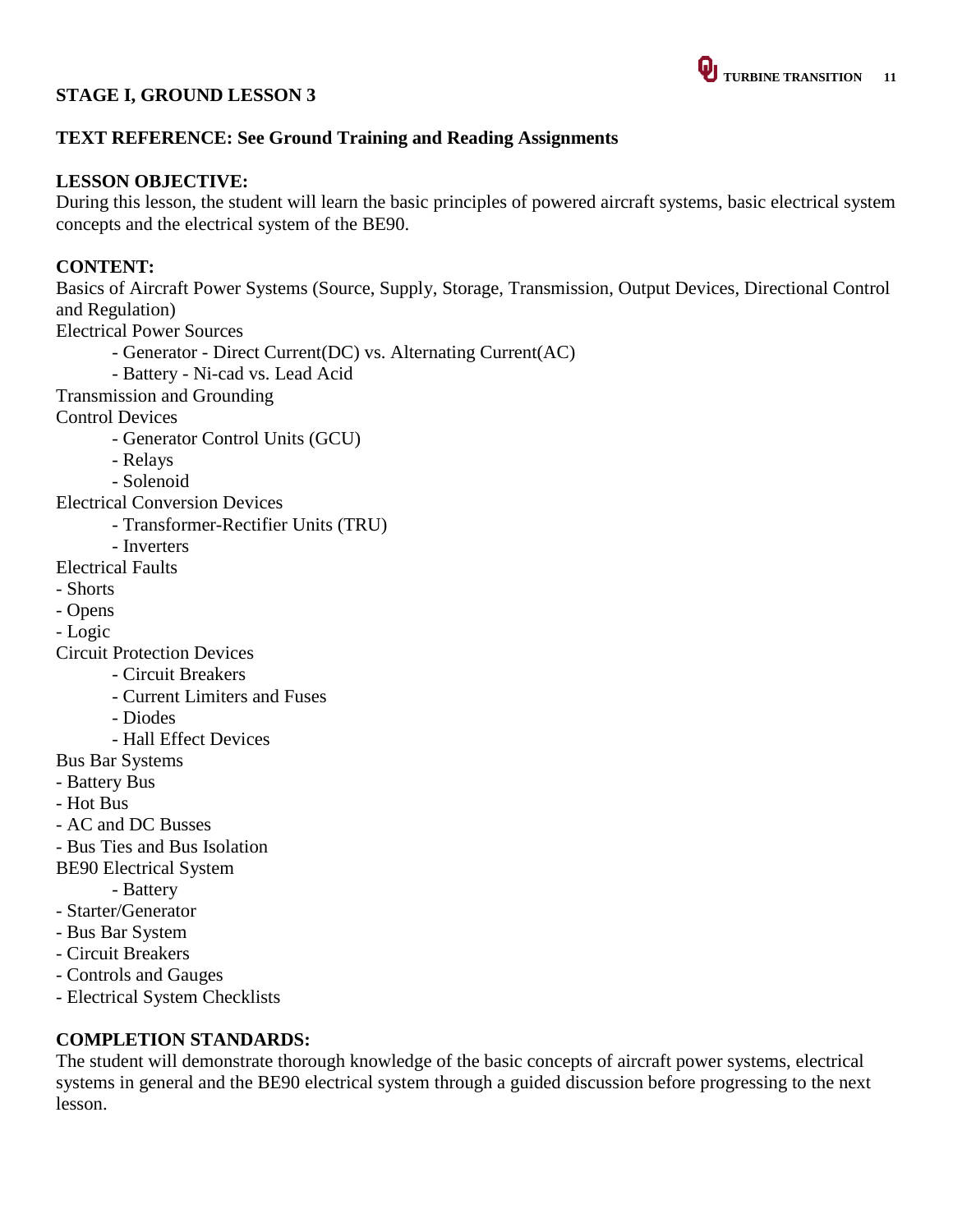#### **STAGE I, GROUND LESSON 4 STAGE I EXAM**

#### **LESSON OBJECTIVE:**

This exam evaluates the student's comprehension of the material presented in Stage I.

#### **CONTENT:**

Stage I Exam

#### **COMPLETION STANDARDS:**

This lesson and stage are complete when the student has completed the exam with a minimum passing score of 70%, and the instructor has reviewed the exam with the student to ensure complete understanding before progressing to the next stage.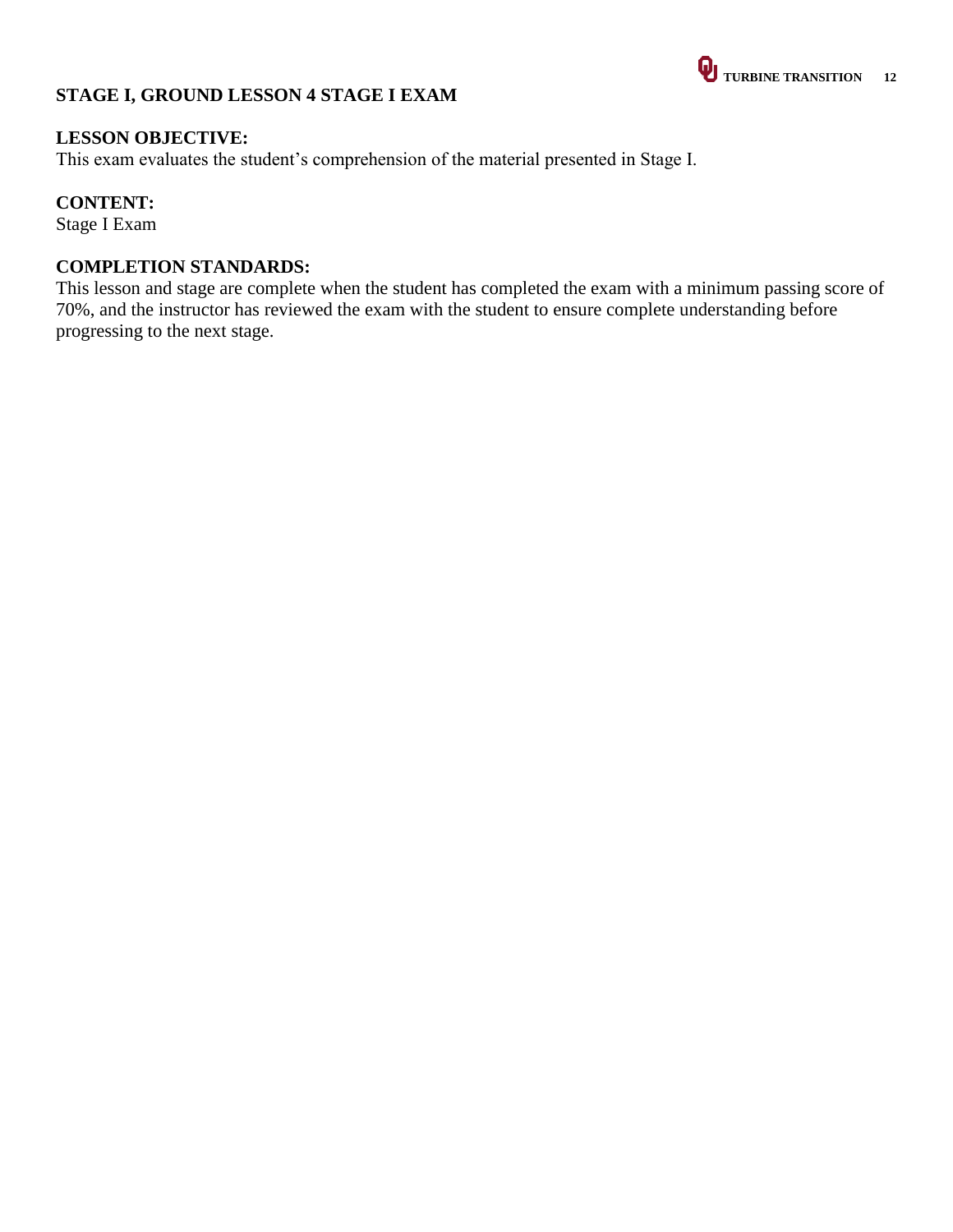

#### **STAGE II**

#### **STAGE OBJECTIVE**

During this stage, the student will be introduced to the various hydraulic systems, control inputs, and pressurization and fuel systems found with turbine aircraft. The student will also receive thorough knowledge of the related systems for the BE90.

### **STAGE COMPLETION**

This stage is complete when the student has taken the Stage II written exam with a minimum passing score of 70%, and the instructor has reviewed each incorrect response to ensure complete understanding before the student progresses to Stage III.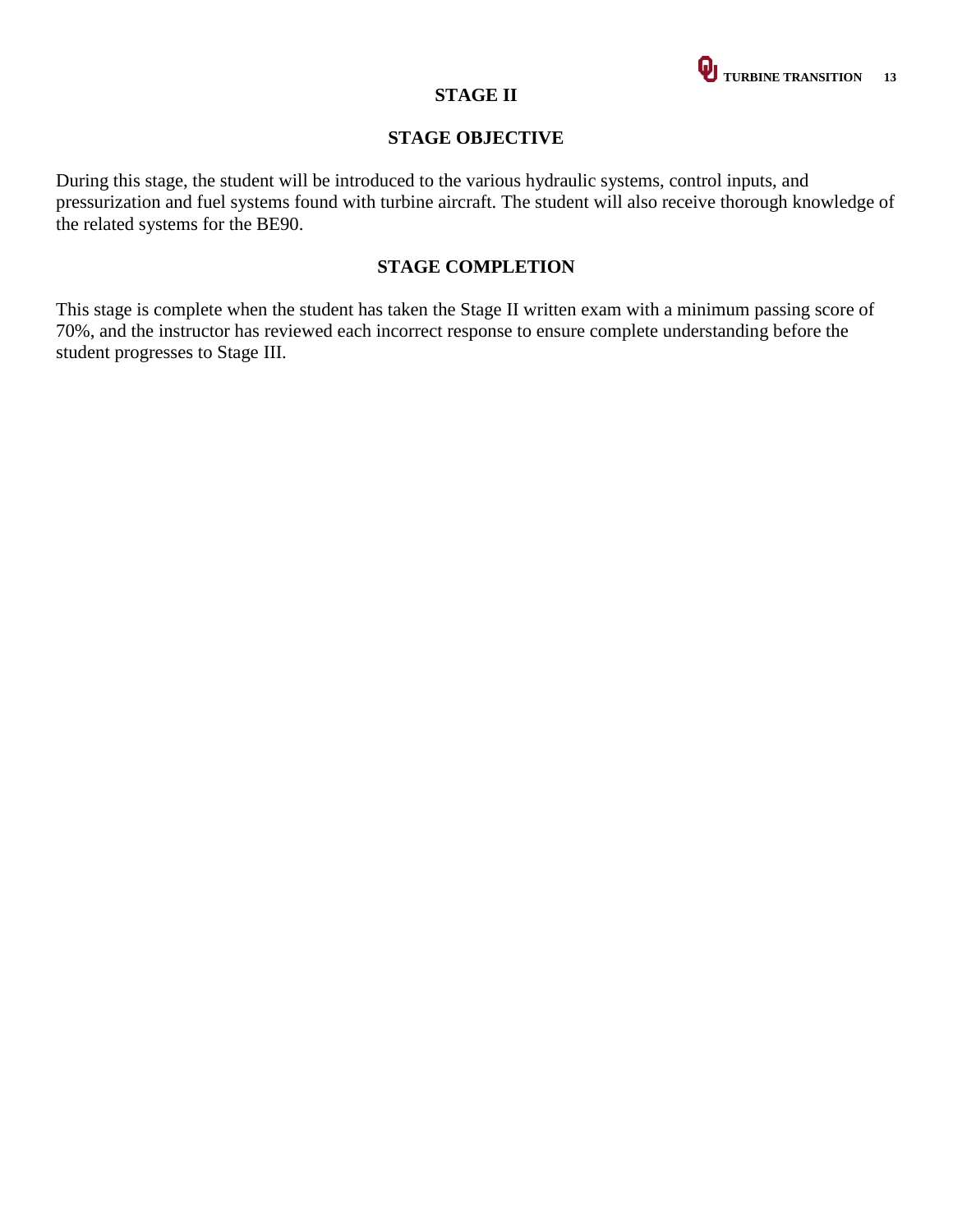#### **TEXT REFERENCE: See Ground Training and Reading Assignments**

#### **LESSON OBJECTIVE:**

During this lesson, the student is introduced to turbine aircraft hydraulic systems as well as the various pneumatic systems. The student will also receive a thorough understanding of the related systems in the BE90.

#### **CONTENT:**

Hydraulic Power Systems

- Hydraulic Pumps
- Hydraulic Motors
- Hydraulic Cylinders
- Hydraulic Lines
- Valves
- Reservoirs
- Hydraulic Accumulators

Pneumatic Power Systems

- High-Pressure Bleed Air
- Pressure Regulator
- Low-Pressure Air
- Equipment that uses low pressure air
- Auxiliary Power Units
- BE90 Hydraulic Systems
- Landing Gear
- Brakes
- BE90 Pneumatic System
- Bleed Air
- Vacuum Ejector
- Instruments
- Door Seal
- Wing Deice
- Ruder Boost

#### **COMPLETION STANDARDS:**

The student will exhibit knowledge of the hydraulic and pneumatic systems and Auxiliary Power Units as well as the BE90 hydraulic and pneumatic systems through a guided discussion before continuing to the next lesson.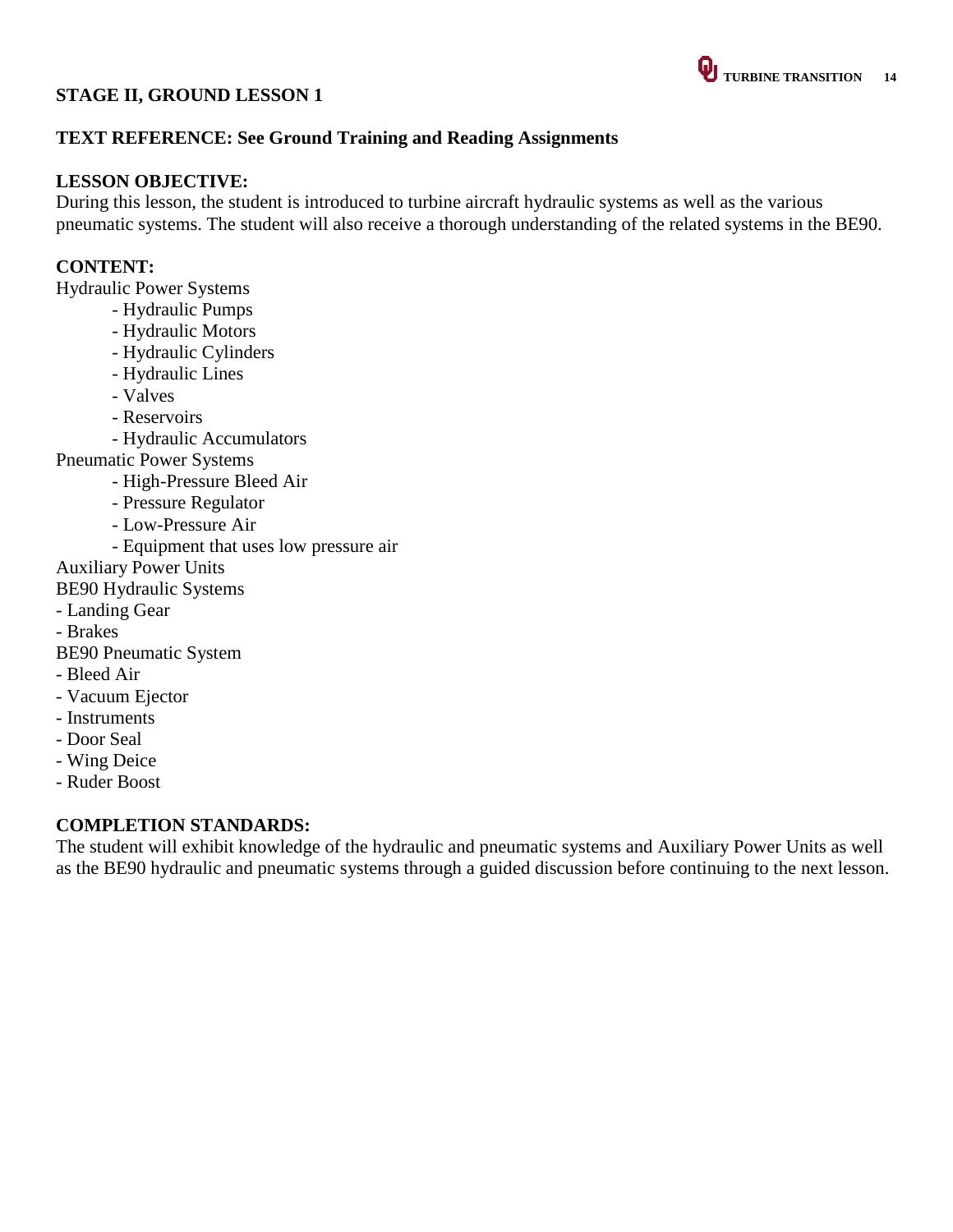#### **TEXT REFERENCE: See Ground Training and Reading Assignments**

#### **LESSON OBJECTIVE:**

During this lesson, the student will be introduced to the various flight control systems found with turbine aircraft. Additionally, the student will become familiar with the flight control systems in the BE90.

#### **CONTENT:**

Control Surfaces

- Flaps and Leading Edge Devices
- Ailerons
- Roll Spoilers
- Ground Spoilers and Lift Dump Mechanisms
- Flight Spoilers and Speed Brakes
- Control Tabs

Flight Control Redundancy

- Flight Control Actuation
- Manual

- Hydraulic

- Fly-By-Wire

Flight Control Position Indicating Systems

Computer Interface

BE90 Primary Flight Controls and Actuation

- Rudder
- Elevator
- Ailerons

BE90 Secondary Flight Controls and Actuation

- Trim (Elevator, Rudder, Ailerons
- Flaps
- Rudder Boost

#### **COMPLETION STANDARDS:**

The student will exhibit knowledge of the different control surfaces found with turbine aircraft and the flight control systems of the BE90 through a guided discussion before progressing to the next lesson.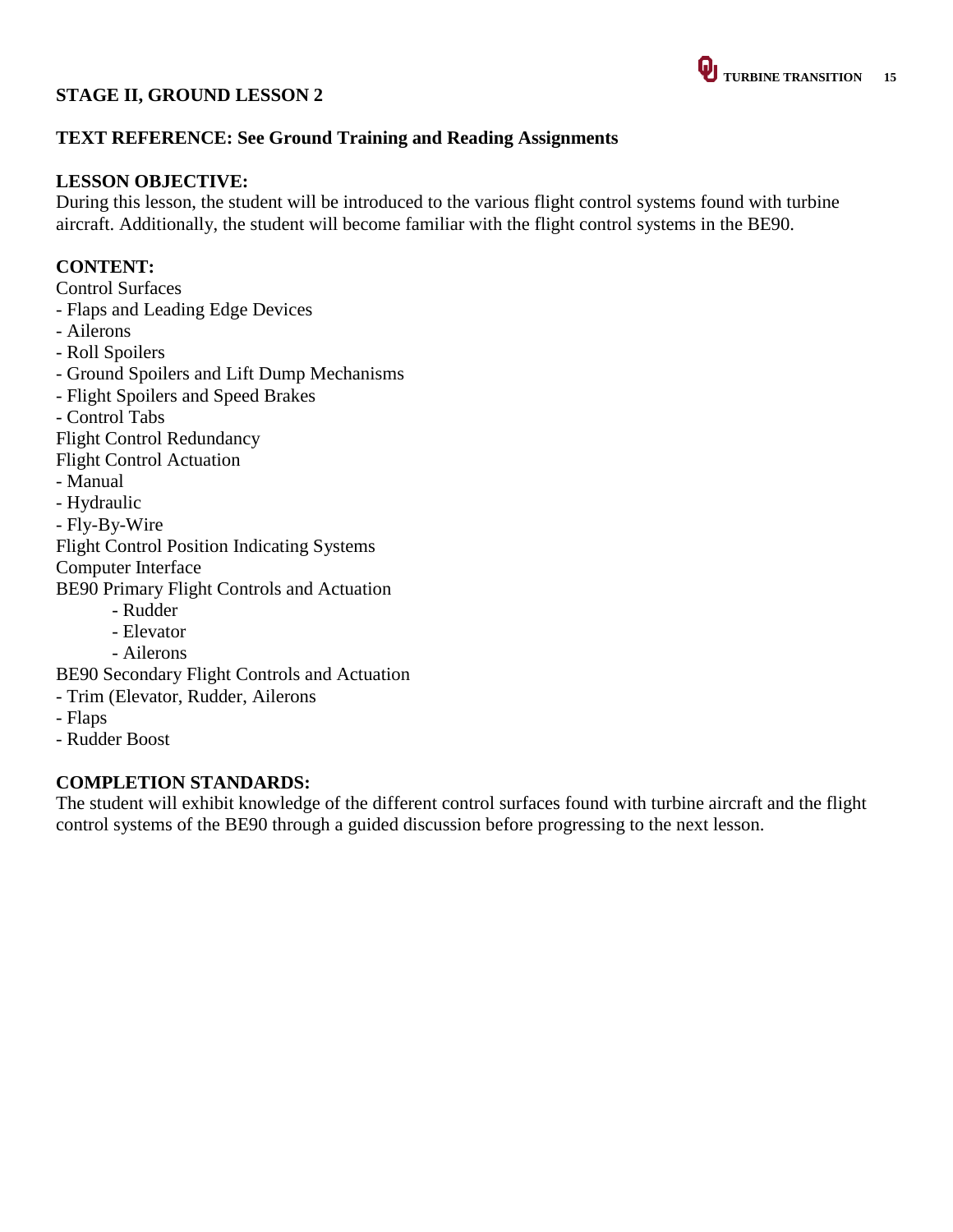# **TEXT REFERENCE: See Ground Training and Reading Assignments**

#### **LESSON OBJECTIVE:**

In this lesson, the student will be introduced to high altitude physiology, pressurization and environmental systems found with turbine aircraft. In addition, the student will learn the specific pressurization and environmental control systems on the BE90.

#### **CONTENT:**

High Altitude Physiology

- Environment at High Altitude (Pressure and Temperature)
- Respiration
- Effects of Prolonged Use of Supplemental Oxygen
	- Hypoxia (Causes, Symptoms, Effect On the **B**ody- Time Of Useful Consciousness, Corrective Actions)
- Trapped Gas (Causes, Symptoms, Effect On the Body, Corrective Actions)
- Evolved Gas (Causes, Symptoms, Effect On the Body, Corrective Actions)

#### Pressurization

- -Components (Pressure Vessel, Air Source, Exhaust Valve, Safety Valve)
- Indicators (Cabin Altitude, Cabin Rate of Climb, Pressure Differential)
- High Cabin Altitude Warming System and Indicator
- Pressure Controller Operation (Altitude and Rate of Climb)
- Emergency Situations Rapid Decompression
- Environmental Systems
	- Heat Exchangers
	- Air Cycle Machines (ACM)
	- Vapor Cycle Machines (VCM)
- BE90 Pressurization and Environmental Systems
- Air Sources (Bleed Air and Ram Air)
- Basic Plumbing (Heat Exchangers, VCM and Electric Heating Unit)
- Operation of Pressure Controller
- Operation of Environmental Controls (Automatic Mode Control, Manual Mode Control, Bleed
- Air Control, Vent Blower Control, Pilot/Copilot Air and Defrost Control Knobs
- System Checks
- Supplemental Oxygen System

#### **COMPLETION STANDARDS:**

The student will exhibit knowledge of high altitude physiology, pressurization and environmental systems of turbine aircraft as well as the pressurization and environmental systems of the BE90 through a guided discussion before continuing to the next lesson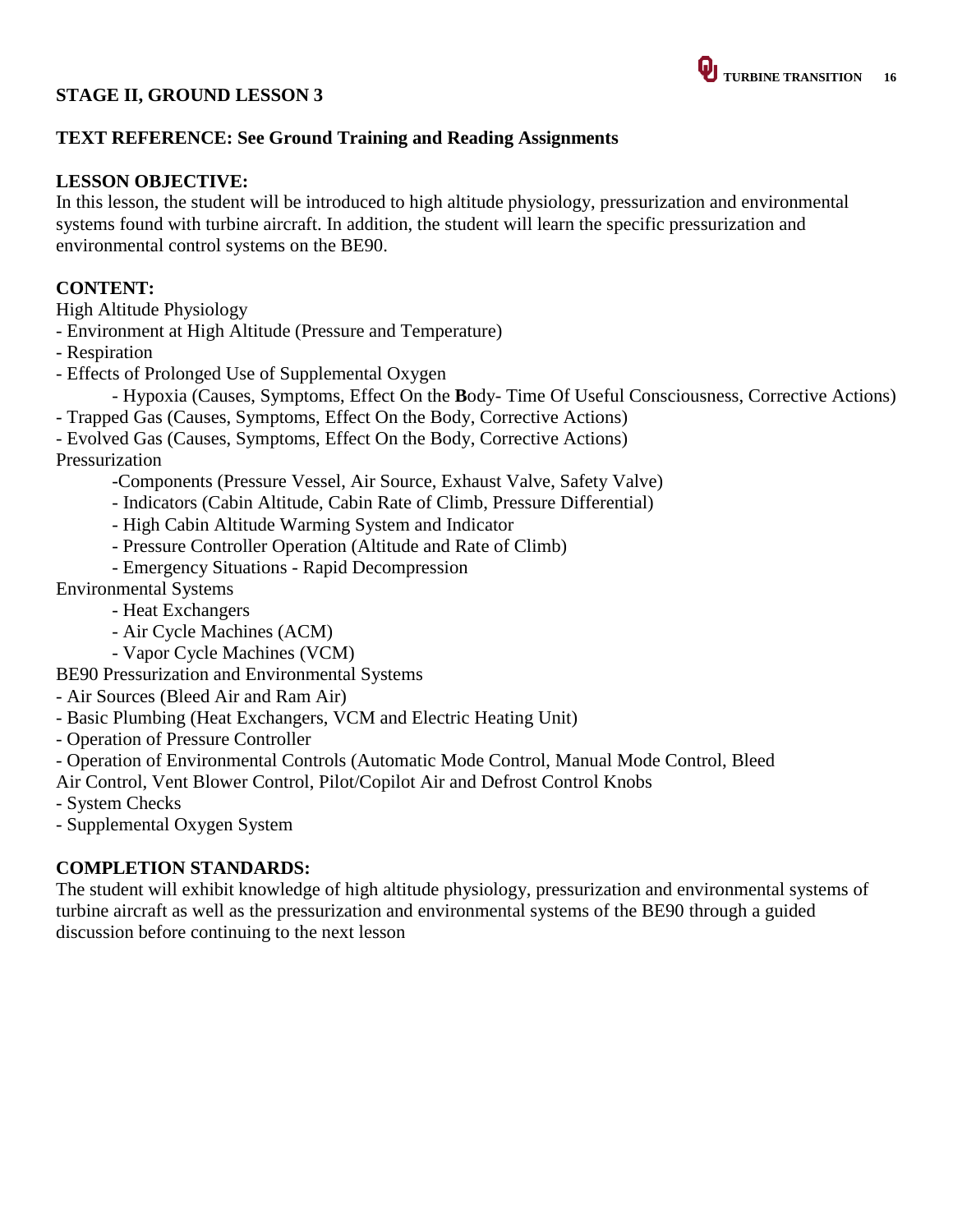# **TEXT REFERENCE: See Ground Training and Reading Assignments**

#### **LESSON OBJECTIVE:**

During this lesson, the student will learn the various types of fuel systems found with turbine aircraft. In addition, the student will learn the specific systems found on the BE90.

#### **CONTENT:**

Fuel Systems

- Fuel Tanks and Vents
- Fuel Pumps (High Pressure, Low Pressure, Auxiliary
- Fuel Controller Unit
- Fuel Valves (Check, Selector, Crossfeed, Dump, Firewall Shutoff)
- Fuel Heaters
- Fuel Management
- Fuel Measurement (Pounds vrs. Gallons, Converting Gallons to Pounds)
- BE90 Fuel System
- Tanks (Wing and Nacelle)
- Vents
- Pumps (Boost, Engine Driven, Transfer and Crossfeed)
- Firewall Shutoff Valves
	- Fuel Controller
- Fuel Gauging System
- Fuel Pressure, No Fuel Transfer and Crossfeed Annunciator Lights
- Boost Pump Failure
- System Checks

#### **COMPLETION STANDARDS:**

The student will exhibit thorough knowledge on the various types of fuel systems found on turbine aircraft and the fuel system of the BE90through guided discussions before progressing to the next lesson.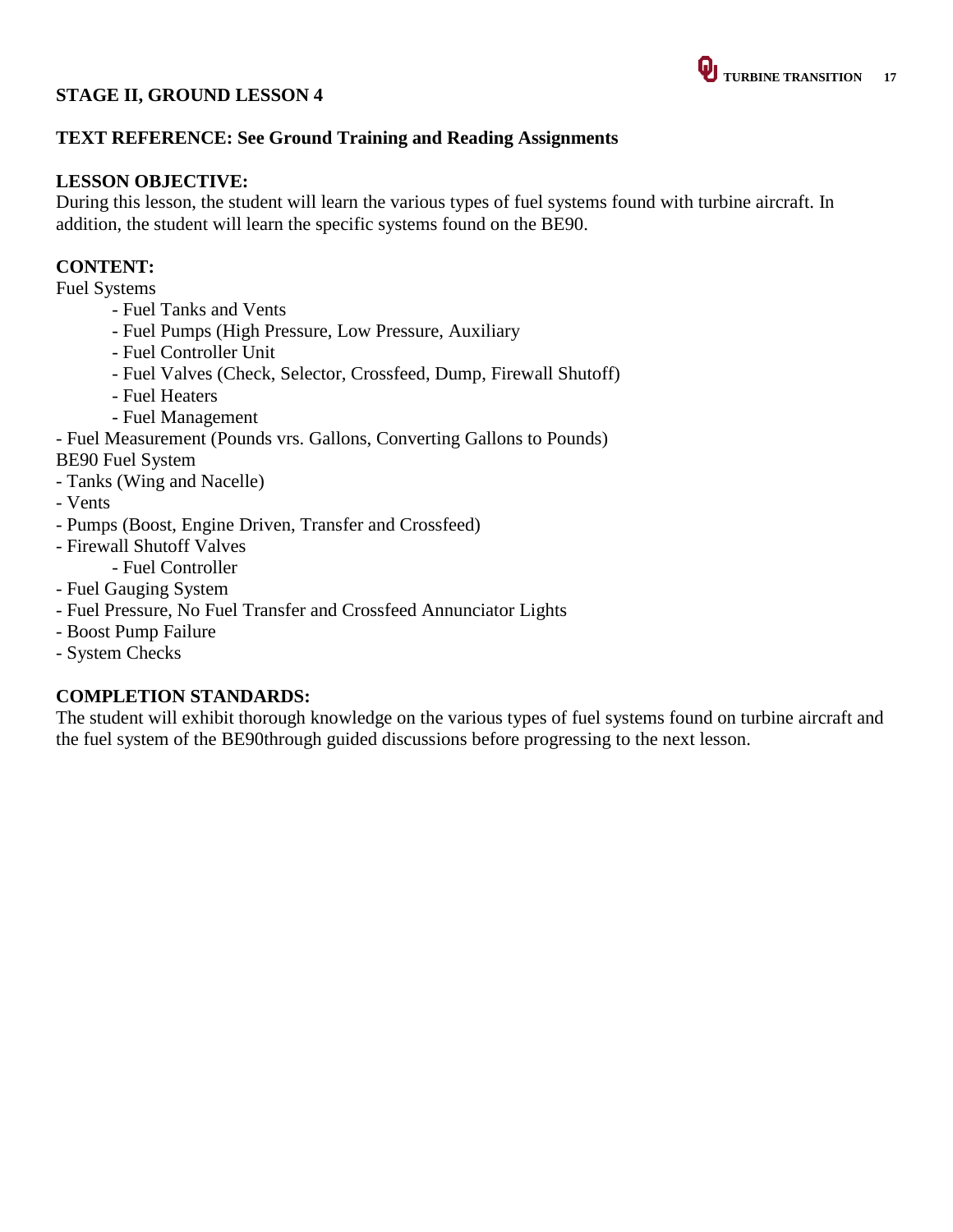# **STAGE II, GROUND LESSON 5 STAGE II EXAM**

LESSON OBJECTIVE: This exam evaluates the student's comprehension of the material presented in Stage II.

#### **CONTENT:**

Stage II Exam

# **COMPLETION STANDARDS:**

This lesson and stage are complete when the student has completed the exam with a minimum passing score of 70%, and the instructor has reviewed the exam with the student to ensure complete understanding before progressing to the next stage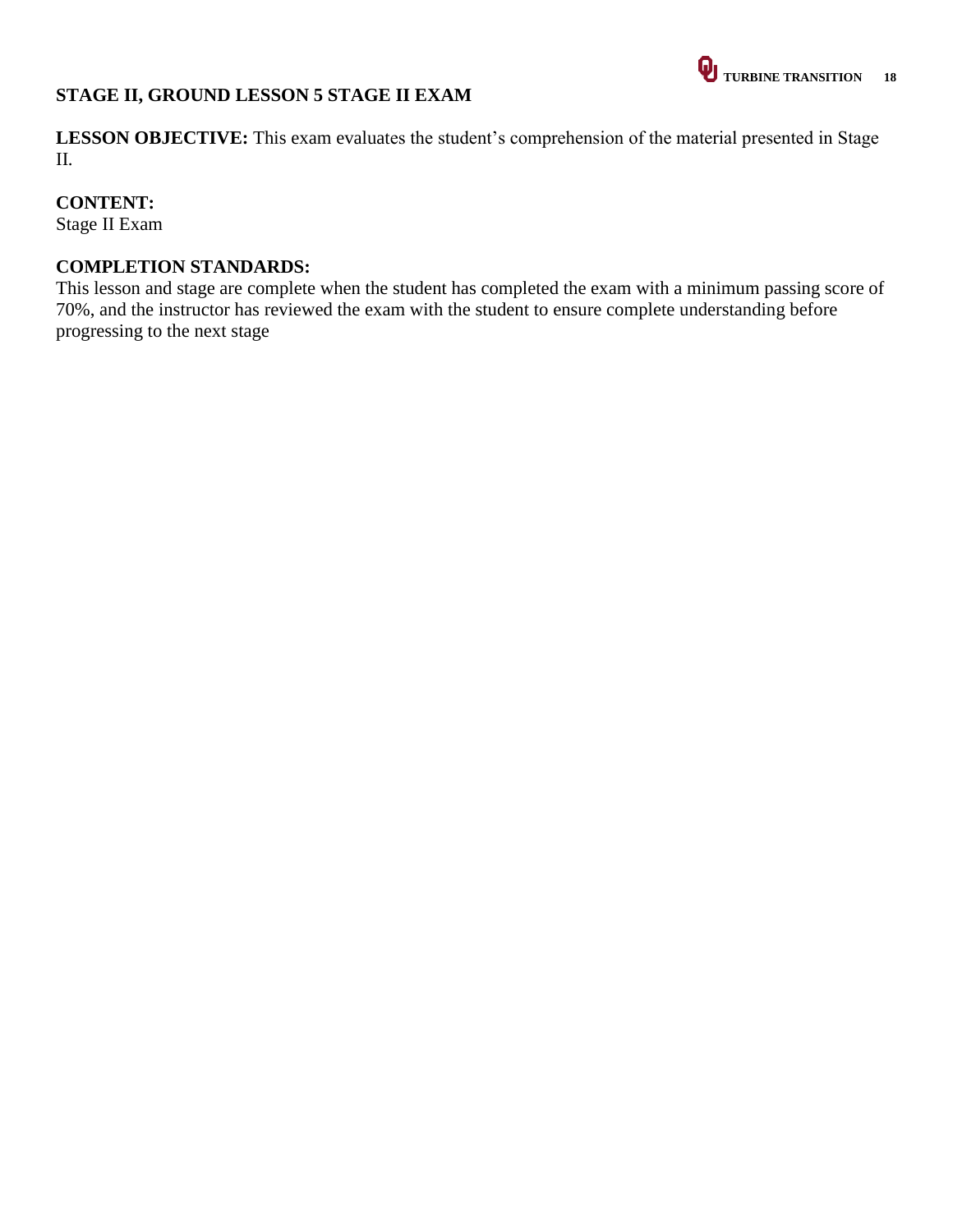

#### **STAGE III**

#### **STAGE OBJECTIVE**

During this stage, the student will gain knowledge of various methods of ice and rain protection, landing gear systems, annunciator systems, fire protections systems as well as limitations, determining performance and weight and balance in turbine aircraft.

#### **STAGE COMPLETION STANDARDS**

This stage is completed when the student has taken the Stage III written exam with a minimum passing score of 70%, and the instructor has reviewed each incorrect response to ensure complete understanding before the student progressed to Stage IV.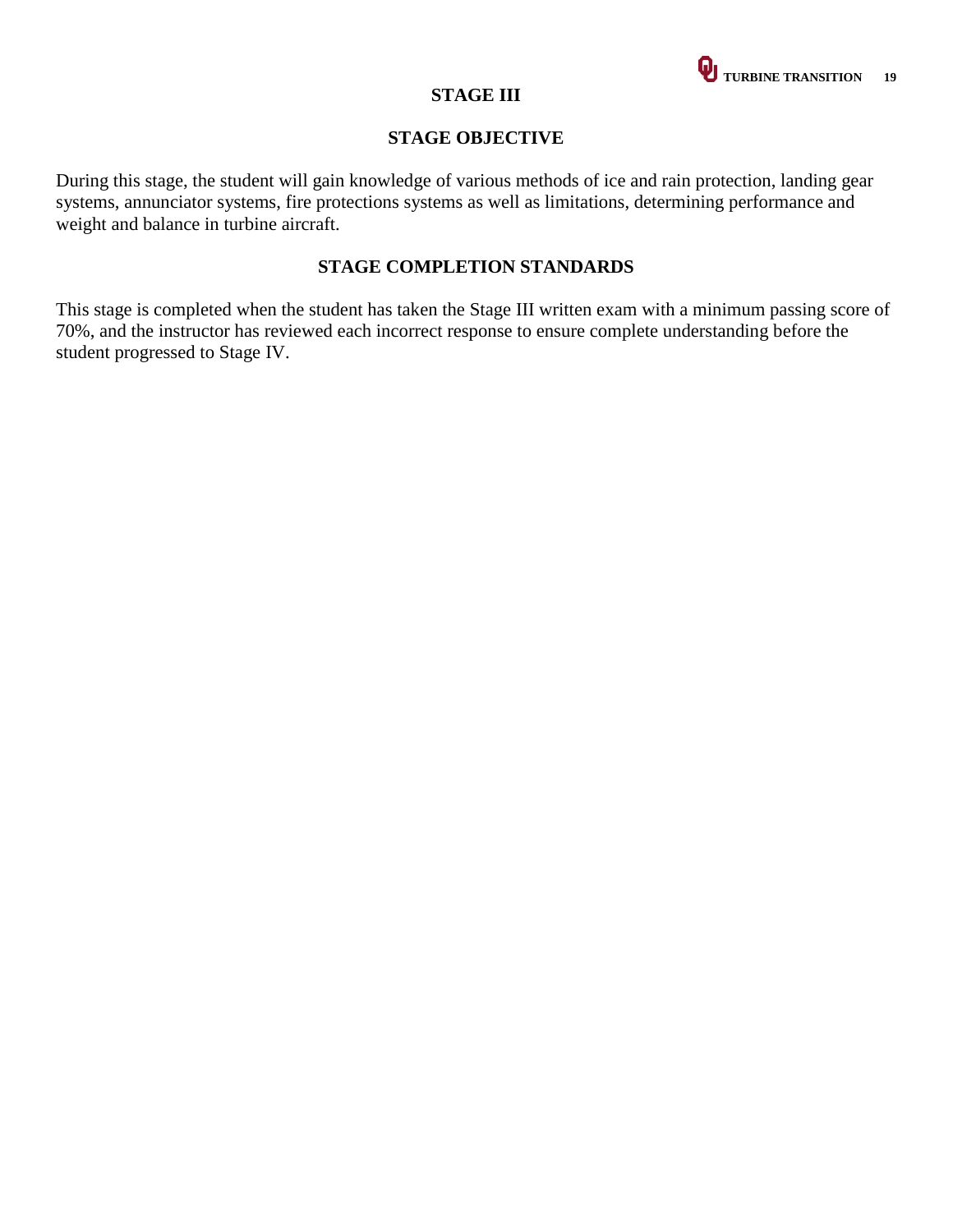#### **TEXT REFERENCE: See Ground Training and Reading Assignments**

**LESSON OBJECTIVE:** During this lesson the student will review environmental factors leading to the formation of structural icing, type of structure icing, impact of structural icing on control and performance and danger of using the autopilot during flight in icing conditions. The student learns the methods of ice and rain protection with turbine aircraft as well as the ice and rain protection systems in the BE90

#### **CONTENT:**

Icing Review

- Types of Structural Icing and Environmental Factors Causing Its Formation
- Impact of Structural Icing on Control and Performance
- Dangers of Autopilot Usage During Icing Conditions

Ice Protection

- De-Ice vs. Anti-Ice
	- Ground Icing (Type I, II and IV)
	- Structural (Boots, Bleed Air Thermal, Liquid Weeping Wing)
	- Propeller (Electric Boots)
	- Engine (Inlet and Inertial Separators)
	- Fuel System (Additives, Heat Exchangers, electric vent heaters)
	- Windshield (Electric, Heated Air-Defrost, Liquid)
	- Pitot/Static and Stall Warning
- Rain Protection
- Windshield (Wipers and Chemical Treatment)
- Engine (Auto-Igniters)

Pilot's Role in Operations of De-Ice/Anti-Ice Systems

BE90 Ice/Rain Protection Systems (Including Controls, Annunciators, Gauges)

- Engines (Ice Vanes, Auto-Ignition, Engine Air Inlet Lip Heat)
- Structure (Boots and Wing Ice Lights
- Fuel System (Prist, oil-to-fuel heat exchanger fuel controller, electric fuel vent heat)
- Propellers (electric boots)
- Windshield (electric heat, defrost and wipers)
- Pitot/Static and Stall Warning

#### **COMPLETION STANDARDS:**

The student will exhibit adequate knowledge structural icing dangers, systems available for ice and raing protection and ice and rain protection systems on the BE90 through a guided discussion before continuing to the next lesson.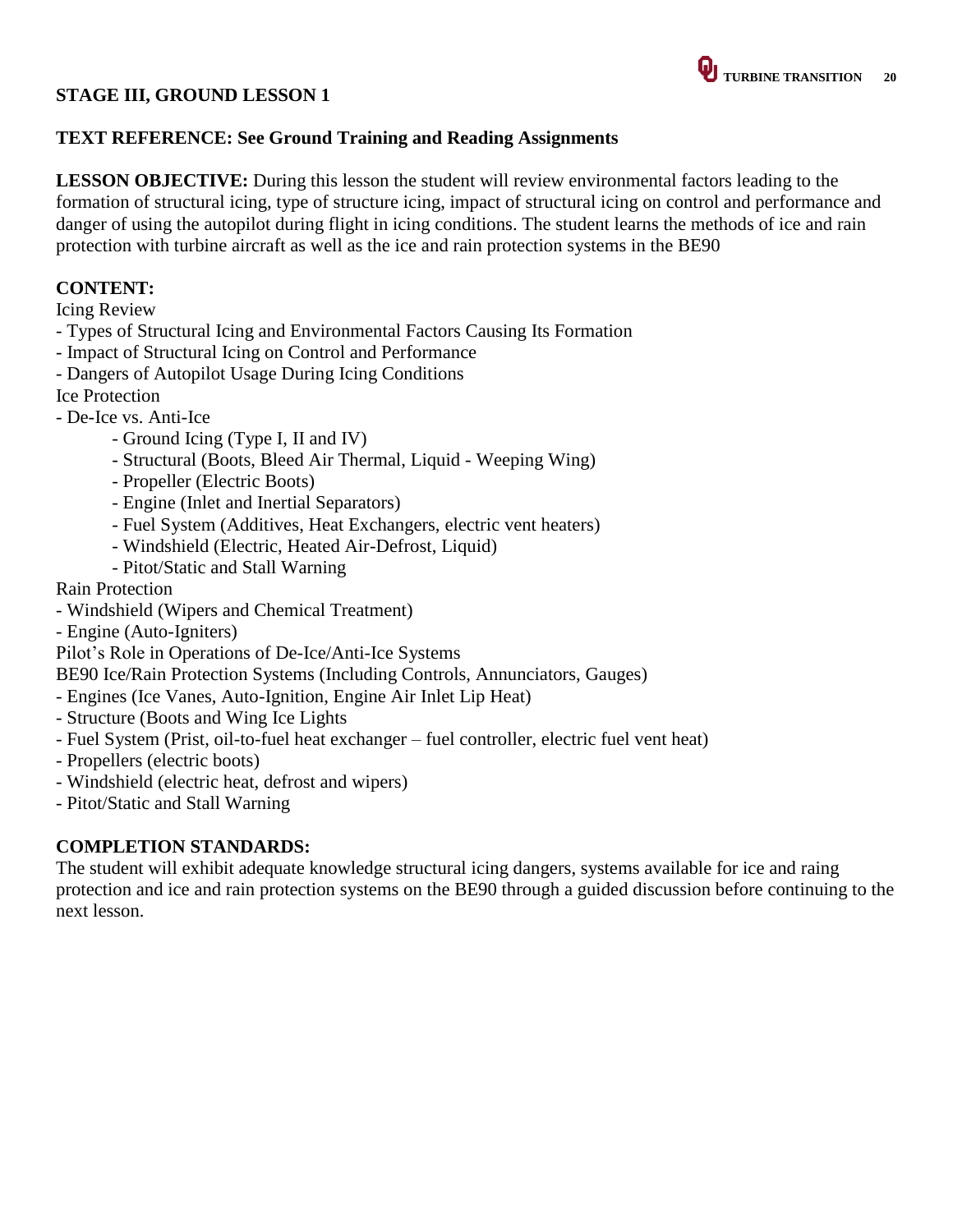#### **TEXT REFERENCE: See Ground Training and Reading Assignments**

**LESSON OBJECTIVE:** During this lesson, the student learns about the landing gear systems, annunciator and warning systems, and about fire protection systems. The student will become familiar with the related subjects dealing with the BE90.

#### **CONTENT:**

Landing Gear Systems

- Gear Squat Switchs
- Emergency Gear Extensions
- Brakes and Anti-skid System
- Nosewheel Steering

Annunciator and Warning Systems

- Annunciator or Advisory Panels (Warning, Caution and Status Lights)

Fire Protection Systems

- Fire Detection and Extinguishing Systems
- Cockpit Controls
- Cabin and Cockpit Protection
- Fuel Tank
- Cargo Hold

BE90 Landing Gear, Steering and Brake Systems

- Gear Operation and Controls (Status Lights, Unsafe Light/Horn, Hydraulic Fluid Light/Test

- Steering (Operation, Use of Control Lock)
- Brakes (Operation, Parking Brake)

BE90 Annunciator Panel

#### **COMPLETION STANDARDS:**

The student will exhibit adequate knowledge of the landing gear systems, annunciator and warning systems, fire detection and extinguishing systems found with turbine aircraft as well as these systems on the BE90 through guided discussion before continuing to the next lesson.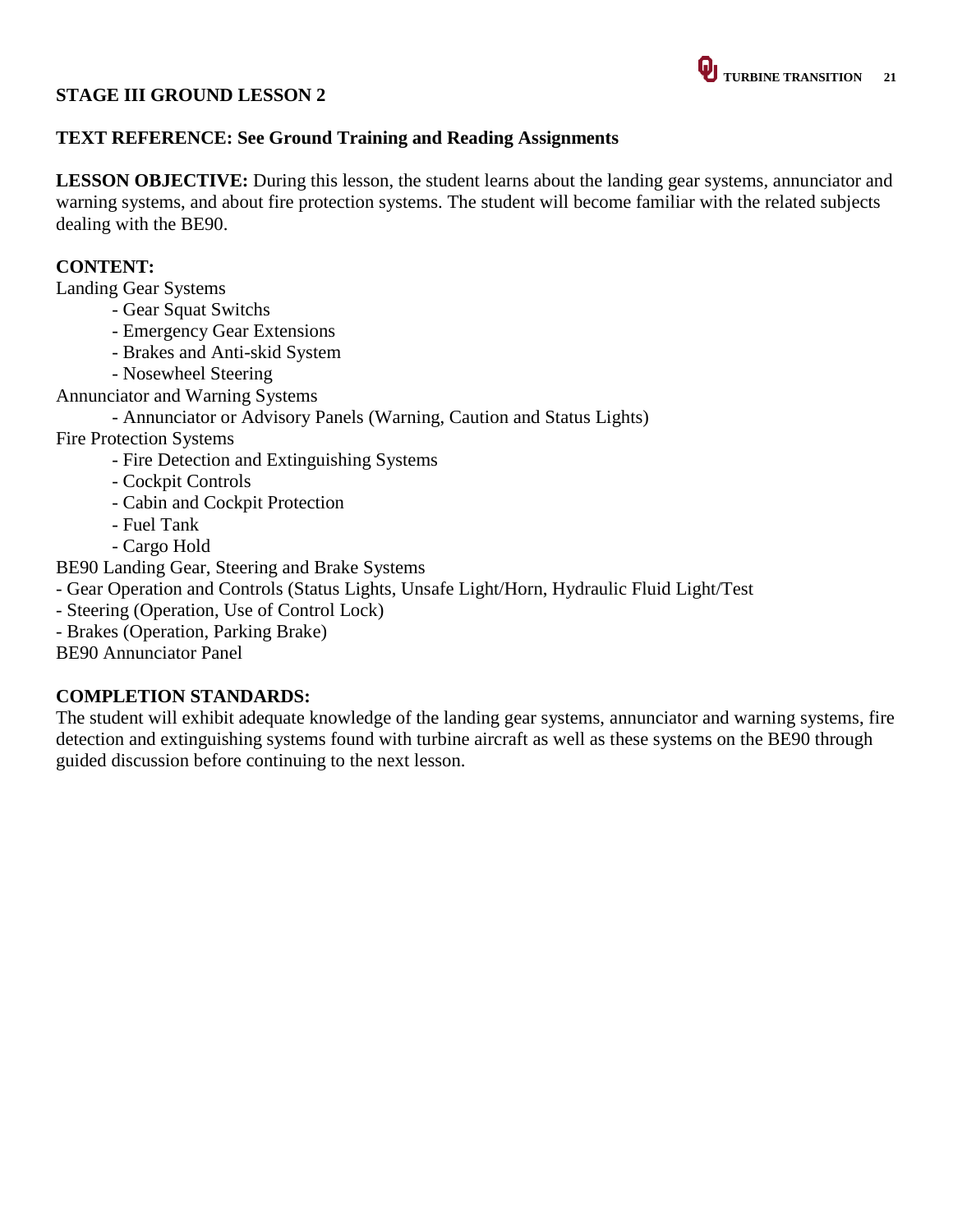#### **TEXT REFERENCE: See Ground Training and Reading Assignments**

**LESSON OBJECTIVE:** This lesson introduces the student to Limitations and performance factors dealing with turbine aircraft. The student will also learn the limitations and how to determine performance for the BE90.

#### **CONTENT:**

Limitations

- Airspeeds

- Engines

- Other Systems

Takeoff and Climb Performance

- V1 (Takeoff Decision Speed)
- VR (Rotation Speed)
- V2 (Minimum Takeoff Safety Speed)
- Engine Out Climb
- En route Engine Out Performance

Landing Performance

- VREF (Landing Reference Speed)
- Braking Performance

Routine Performance Planning

- TOLD Cards

- Airport Analysis Tables

Cruise Performance: Fuel Planning

BE90 Limitations

- Airspeeds
- Engines
- Other Systems
- BE90 Performance
- Takeoff
- Climb
- Enroute
- Descent
- Landing
- Single-Engine

#### **COMPLETION STANDARDS:**

The student will exhibit thorough knowledge of limitations and performance factors dealing with turbine aircraft as well as limitations and computation of performance in the BE90 through guided discussion before continuing to the next lesson.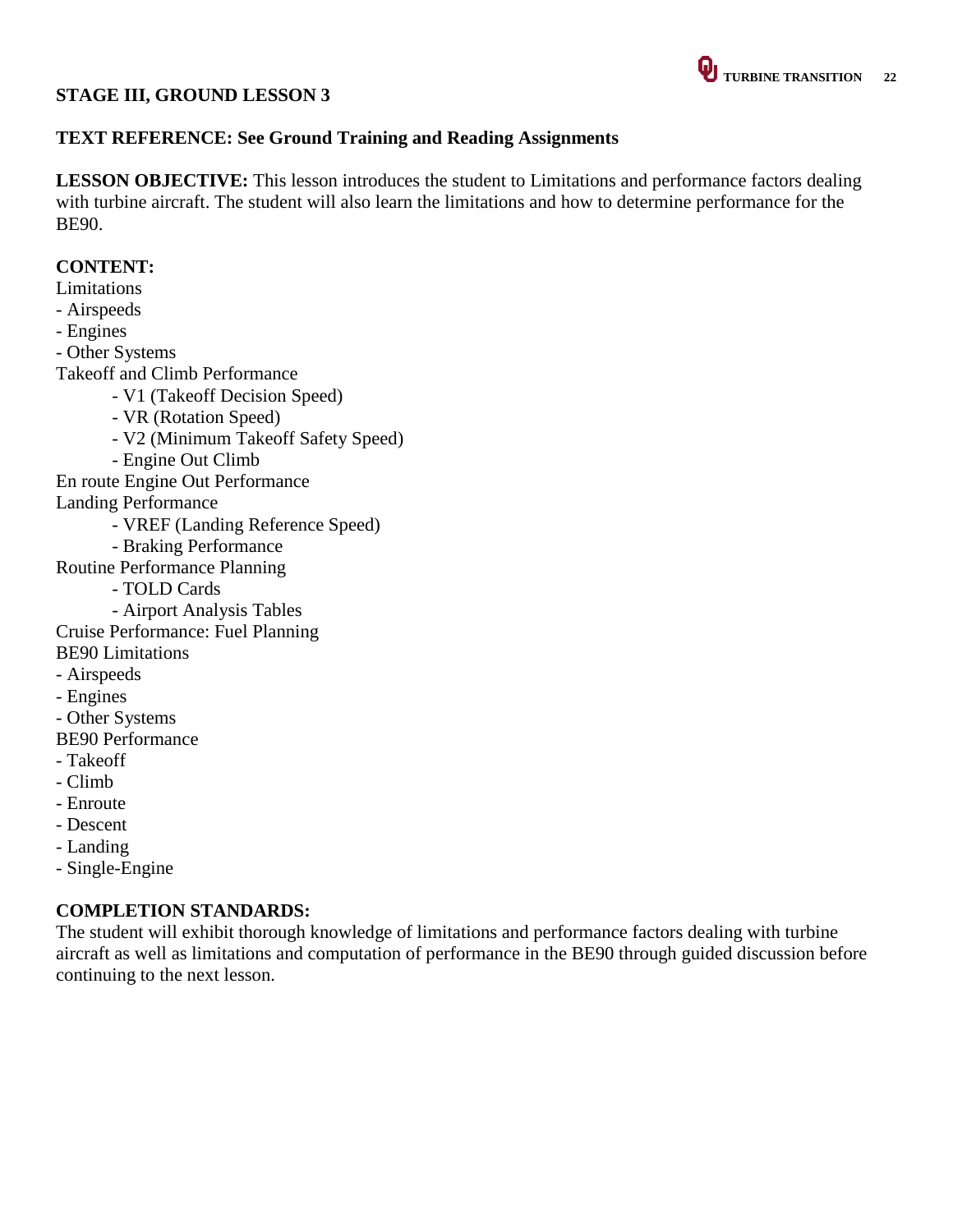#### **TEXT REFERENCE: See Ground Training and Reading Assignments**

**LESSON OBJECTIVE:** During this lesson, the student learns the various weight and balance considerations with turbine aircraft. The student will also learn how to compute the weight and balance for the BE90.

#### **CONTENT:**

Weight and Balance Terminology

- Maximum Ramp Weight
- Maximum Zero-Fuel Weight (MZFW)
- Maximum Takeoff Weight (MTOW)
- Maximum Landing Weight (MLW)
- Fuel Dump Valves
- Aircraft Weight Categories
- Percent MAC

Weight and Balance Considerations

- CG as Percent MAC
- Aft CG Advantages
- In-flight CG Shift

Determining Weight and Balance in the BE90

#### **COMPLETION STANDARDS:**

The student will exhibit adequate knowledge of weight and balance terminology and the considerations dealing with turbine aircraft and how to determine weight and balance in the BE90 through guided discussions.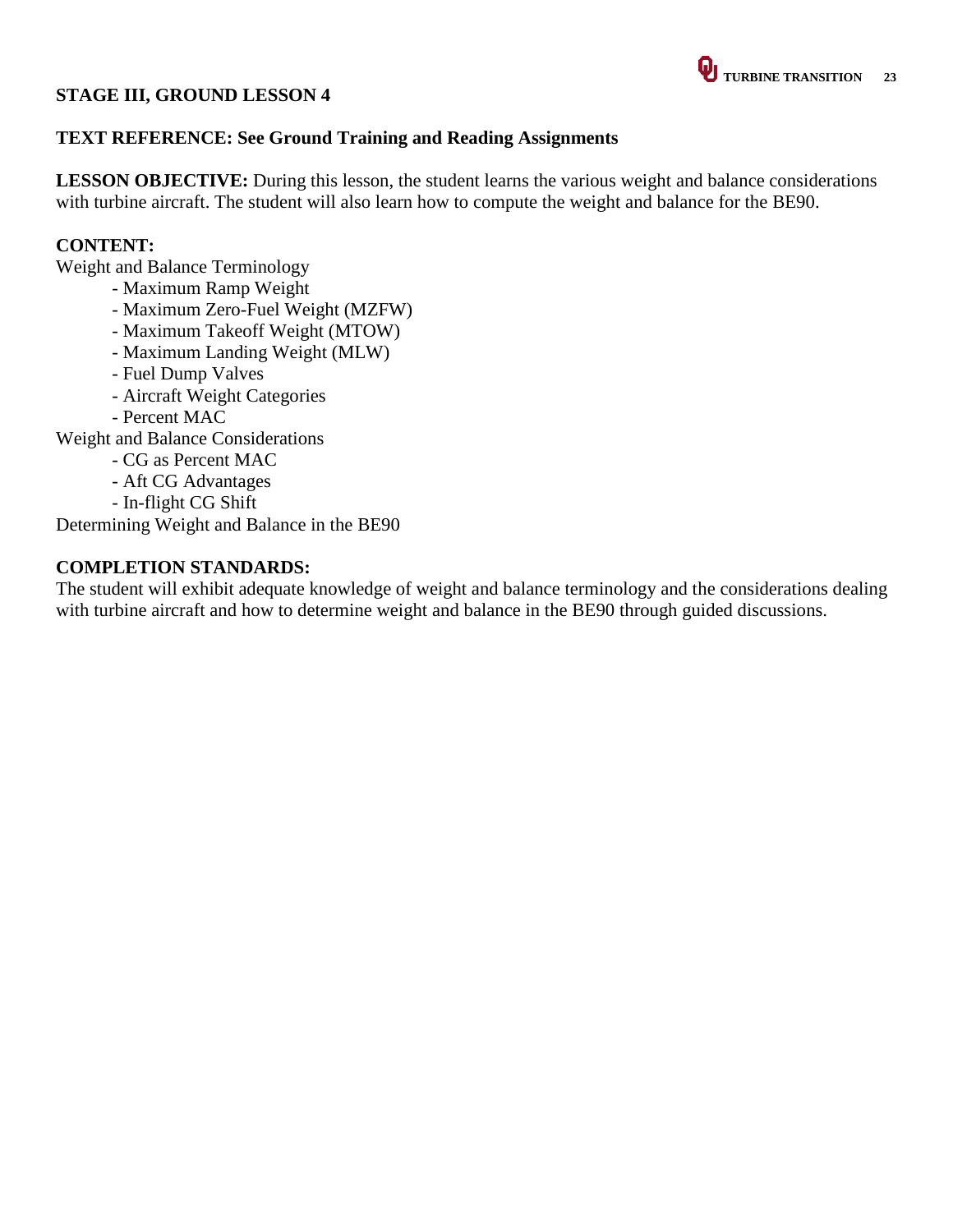# **STAGE III, GROUND LESSON 5 STAGE III EXAM**

LESSON OBJECTIVE: This exam evaluates the student's comprehension of the material presented in Stage III

#### **CONTENT:**

Stage III Exam

### **COMPLETION STANDARDS:**

This lesson and stage are complete when the student has completed the exam with a minimum passing score of 70%, and the instructor has reviewed the exam with the student to ensure complete understanding before progressing to the next stage.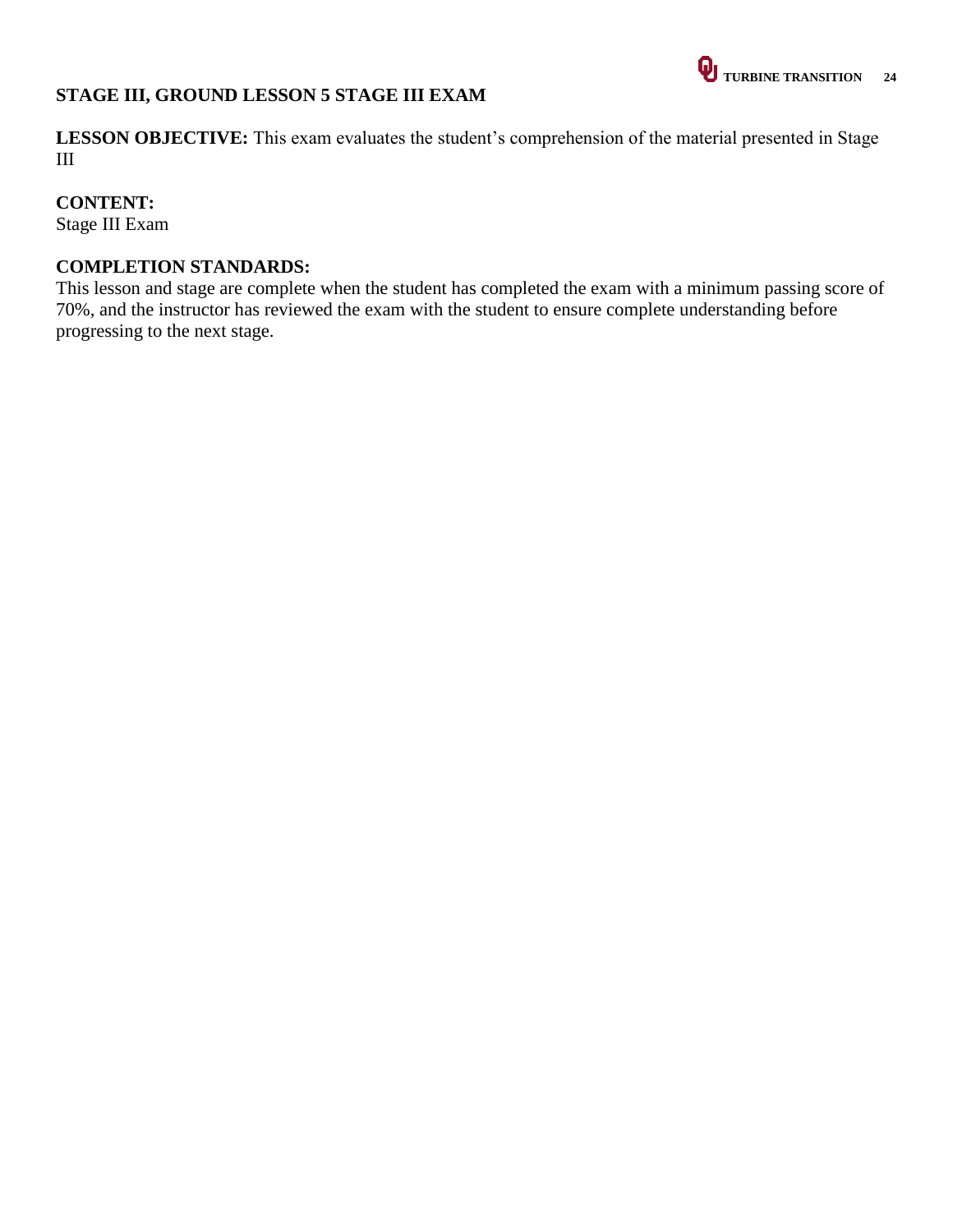

#### **STAGE IV**

# **STAGE OBJECTIVE**

During this stage, the student will be introduced to the performance factors, weight and balance, and the advanced weather and navigation equipment found on turbine aircraft.

#### **STAGE COMPLETION STANDARD**

This stage is complete when the student has taken the Stage IV written exam with a minimum passing score of 70%, and the instructor has reviewed each incorrect response to ensure complete understanding.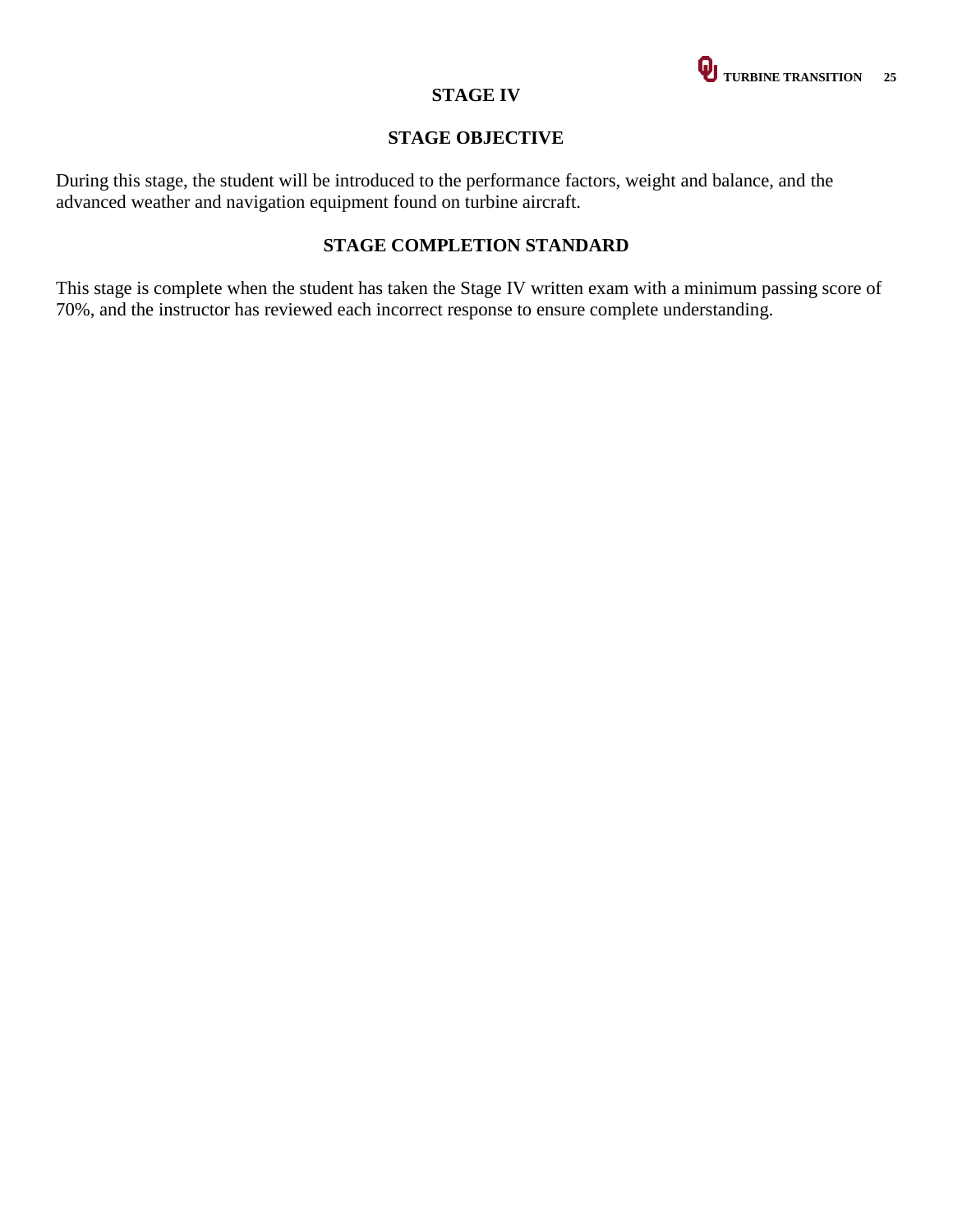#### **TEXT REFERENCE: See Ground Training and Reading Assignments**

**LESSON OBJECTIVE:** During this lesson, the student is introduced to the various types of weather, terrain and traffic hazard warning systems found on turbine aircraft. In addition the student will learn the hazard avoidance systems on the BE90.

#### **CONTENT:**

Weather Avoidance Systems - Airborne Weather Radar - Storm scopes - Satellite Weather Downlink Traffic Warning and Avoidance Systems – TCAS Ground Proximity Warning Systems BE90 Hazard Avoidance Systems

- Airborne Radar

- Satellite Weather Downlink (Text and Radar)

- TCAS
- GPWS

#### **COMPLETION STANDARDS:**

The student will exhibit thorough knowledge of hazard avoidance systems in general and the systems on the BE90 through a guided discussion prior to proceeding to the next lesson.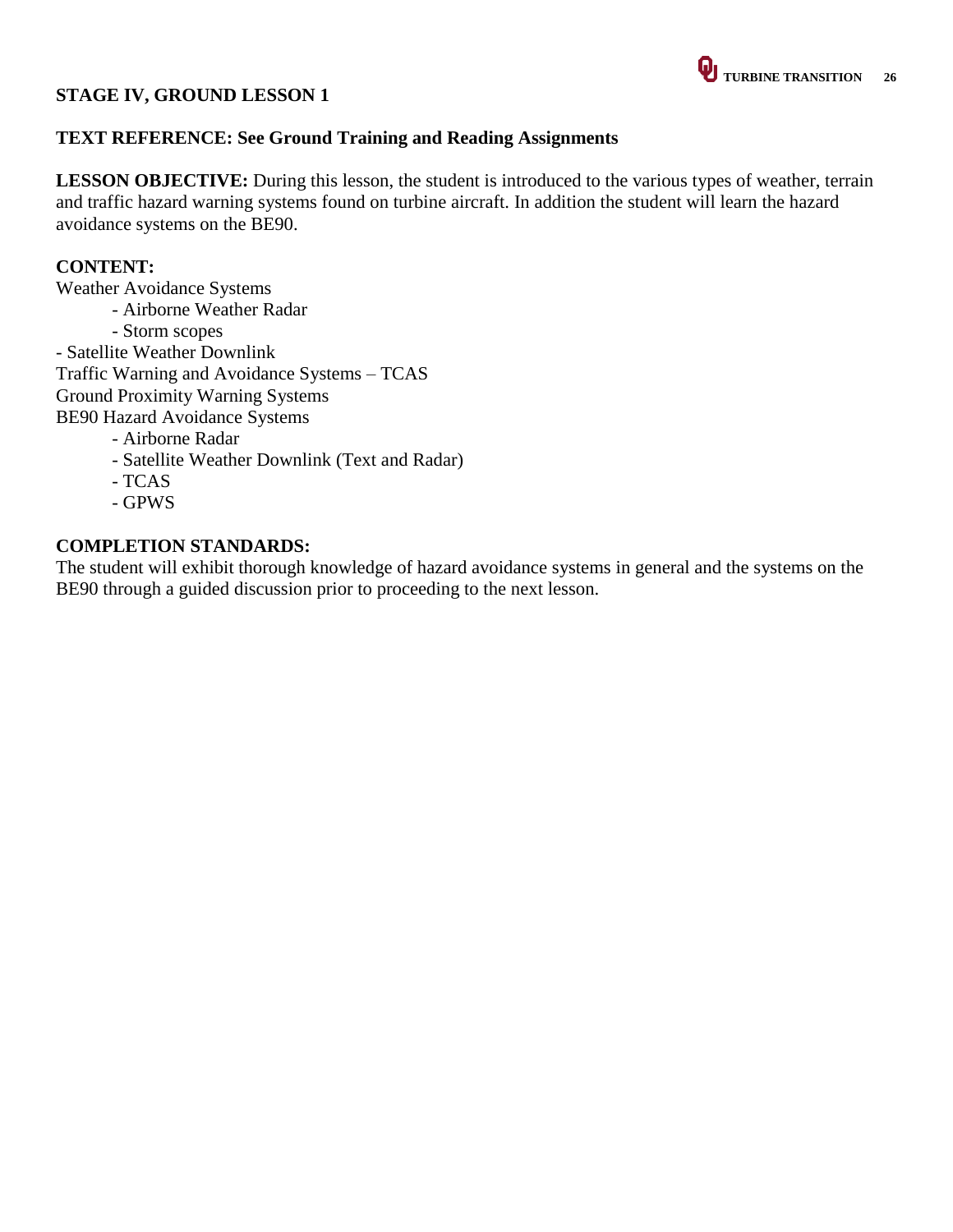#### **TEST REFERENCE: See Ground Training and Reading Assignments**

**LESSON OBJECTIVE:** During this lesson the student will be introduced to advanced GPS concepts and Flight Management Systems. Students will also learn the avionics, autopilot and flight directors system of the BE90.

#### **CONTENT:**

- Advanced GPS Concepts
- Wide Area Augmentation System (WAAS)
- Local Area Augmentation System (LAAS)
- Flight Management Systems (FMS)
- Basic Components (Flight Management Computer, Control Display Unit)
- Basic Operation (Identification, Alignment, Route and Performance Pages)
- BE90 Avionics
- Radios
- Electronic ADI and HSI
- Flight Director System
- Autopilot System
- Navigation equipment (GPS, VOR, ADF)
- Multi-Function Display (MFD)

#### **COMPLETION STANDARDS:**

The student will demonstrate thorough knowledge of GPS WAAS and LAAS, FMS concepts as well as the avionics, autopilot and flight director systems of the BE90 through a guided discussion prior to proceeding to the next lesson.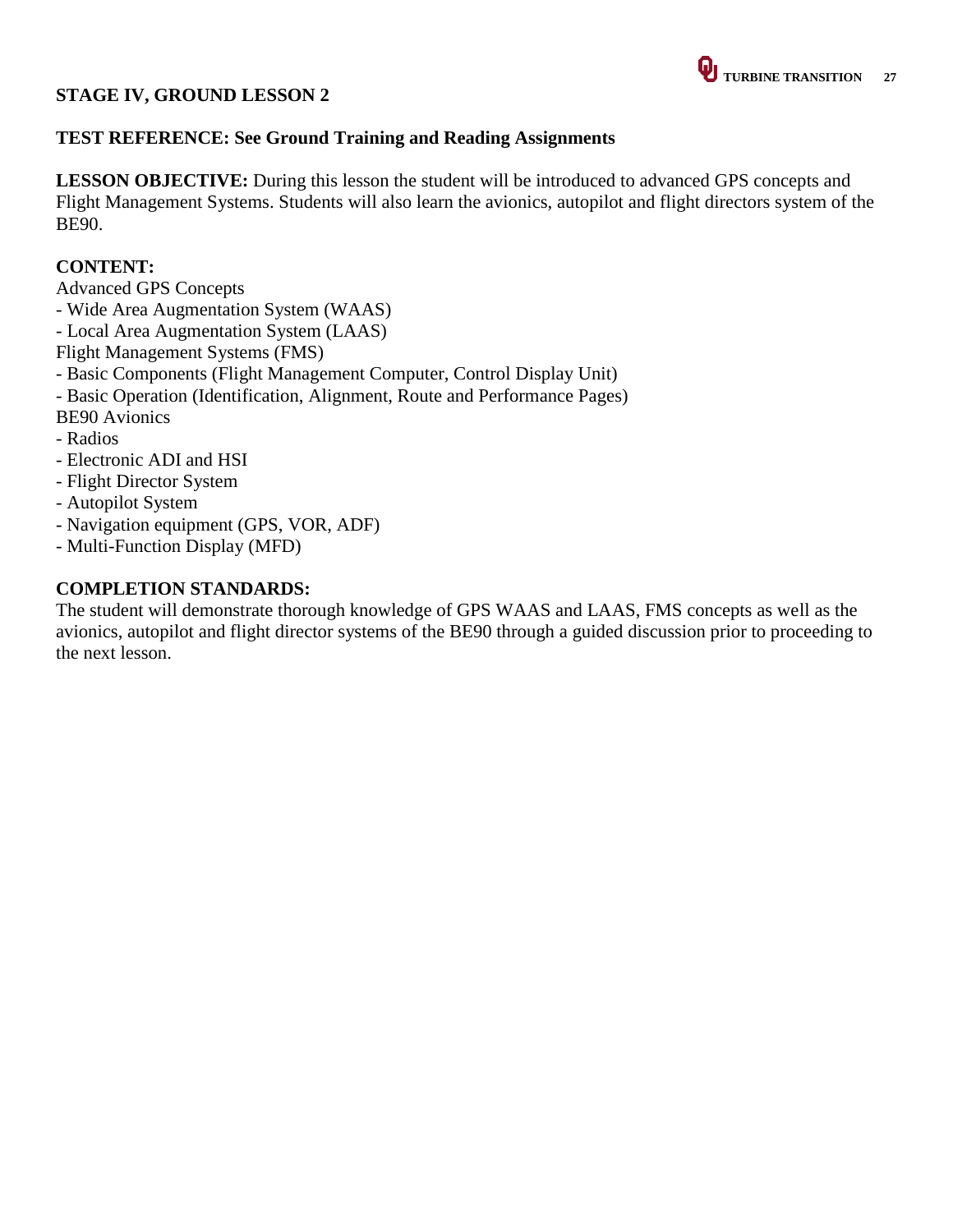#### **TEXT REFERENCE: See Ground Training and Reading Assignments**

**LESSON OBJECTIVE:** The student will learn checklist design and execution for abnormal and emergency situations in turbine aircraft as well as the abnormal and emergency checklists for the BE90.

#### **CONTENT:**

Checklist Execution -- Memorized Items (Boldface) -- Cleanup BE90 Abnormal and Emergency Procedures -- Abnormal (Air Start, Oil System, Nacelle Tank Switch Failure, Electrical Abnormalities Avionics Switch Failure, Landing Gear, Ice Protection, Static Air, Cracked Windshield -- Emergency (Airspeeds, Engine Failures, Fuel System, Smoke/Fumes, Electrical Fire, Emergency Descent, Flight Controls, Pressurization, Emergency Exit)

#### **COMPLETION STANDARDS:**

The student will demonstrate thorough knowledge of the philosophy behind abnormal and emergency checklist design and execution. The student will also demonstrate understanding of the abnormal and emergency procedures of the BE90 through a guided discussion.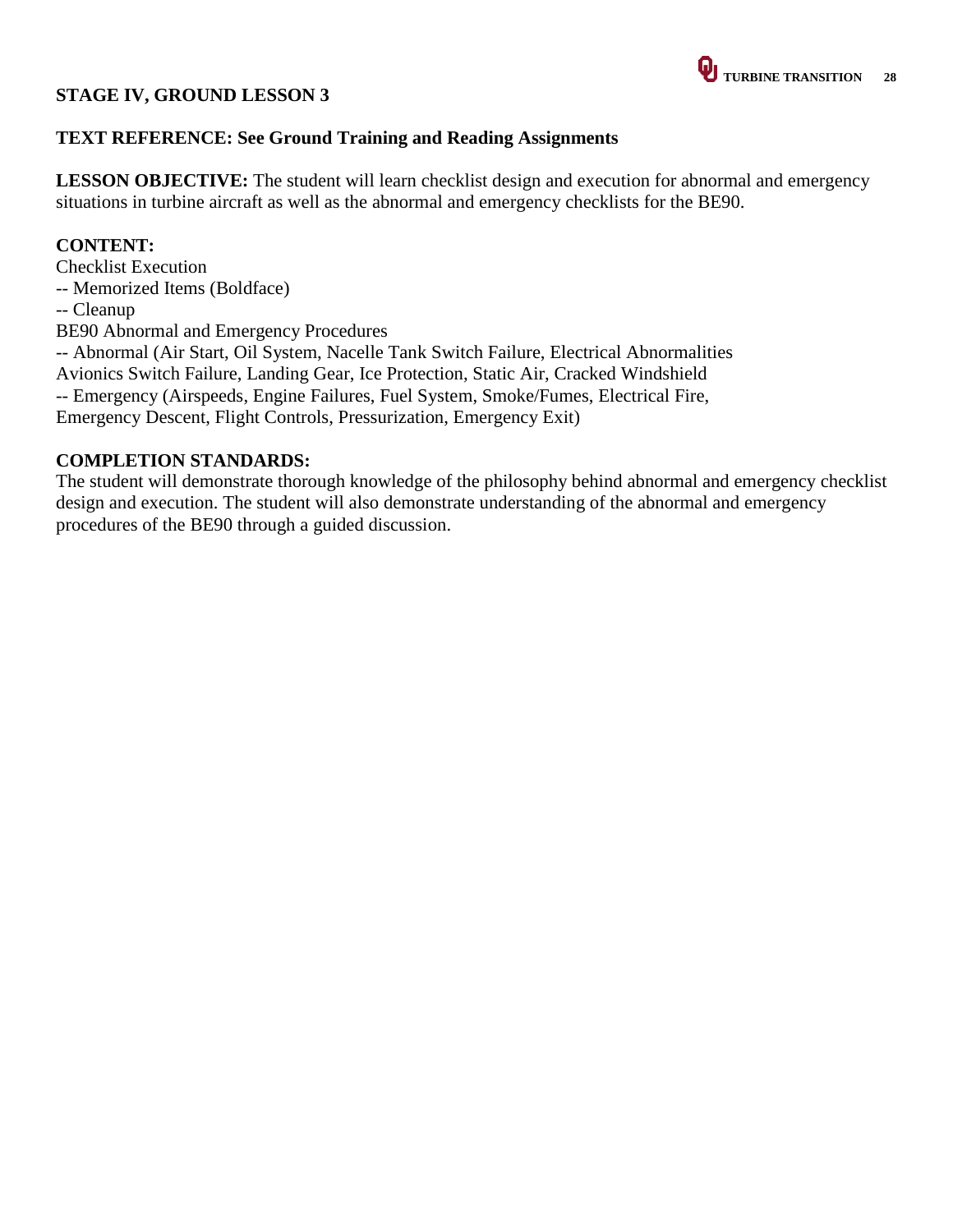#### **TEXT REFERENCE: See Ground Training and Reading Assignments**

**LESSON OBJECTIVE:** The student will learn high altitude aerodynamics and IFR considerations for high altitude operations

#### **CONTENT:**

Aerodynamics of High-Speed/High Altitude Aircraft

- -- High-Speed and the Sound Barrier
- -- Swept Wing Aerodynamics
- -- Dutch Roll
- -- Winglets
- -- Stalls

High Altitude IFR Operations

- -- Profile Descents
- -- Jet Routes
- -- Altimetry
- -- Reduced Vertical Separation Minimums (RVSM)

# **COMPLETION STANDARDS:**

The student will demonstrate thorough knowledge of high altitude aerodynamics and IFR operations through a guided discussion prior to proceeding to the next lesson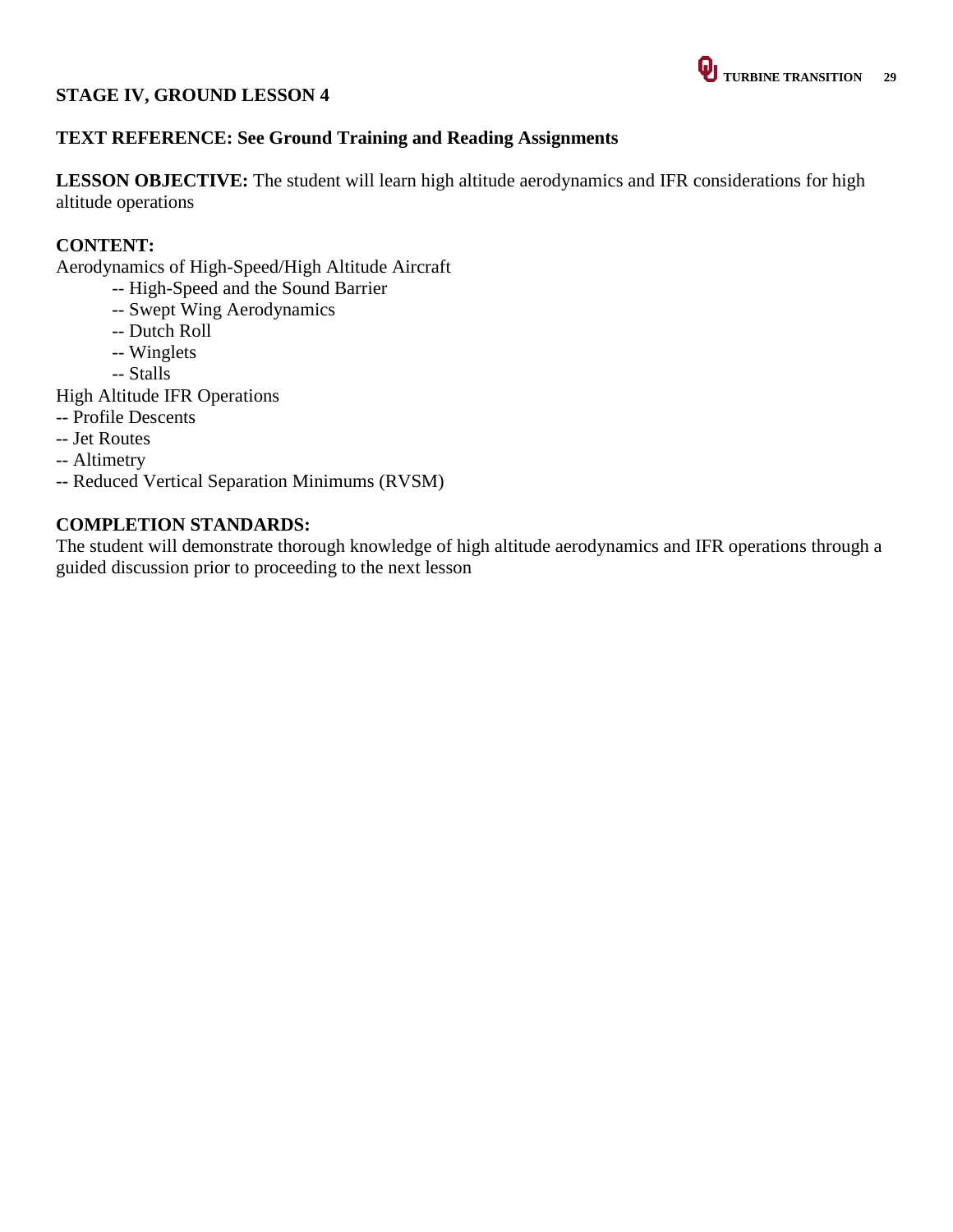## **TEXT REFERENCE: See Ground Training and Reading Assignments**

**LESSON OBJECTIVE:** The student will learn high altitude weather and its impact on turbine operations.

The Tropopause The Jet Stream Cirrus Clouds Clear Air Turbulence Condensation Trails Thunderstorms

#### **COMPLETION STANDARDS**

The student will demonstrate thorough knowledge of high altitude weather and its impact on turbine operations through a guided discussion.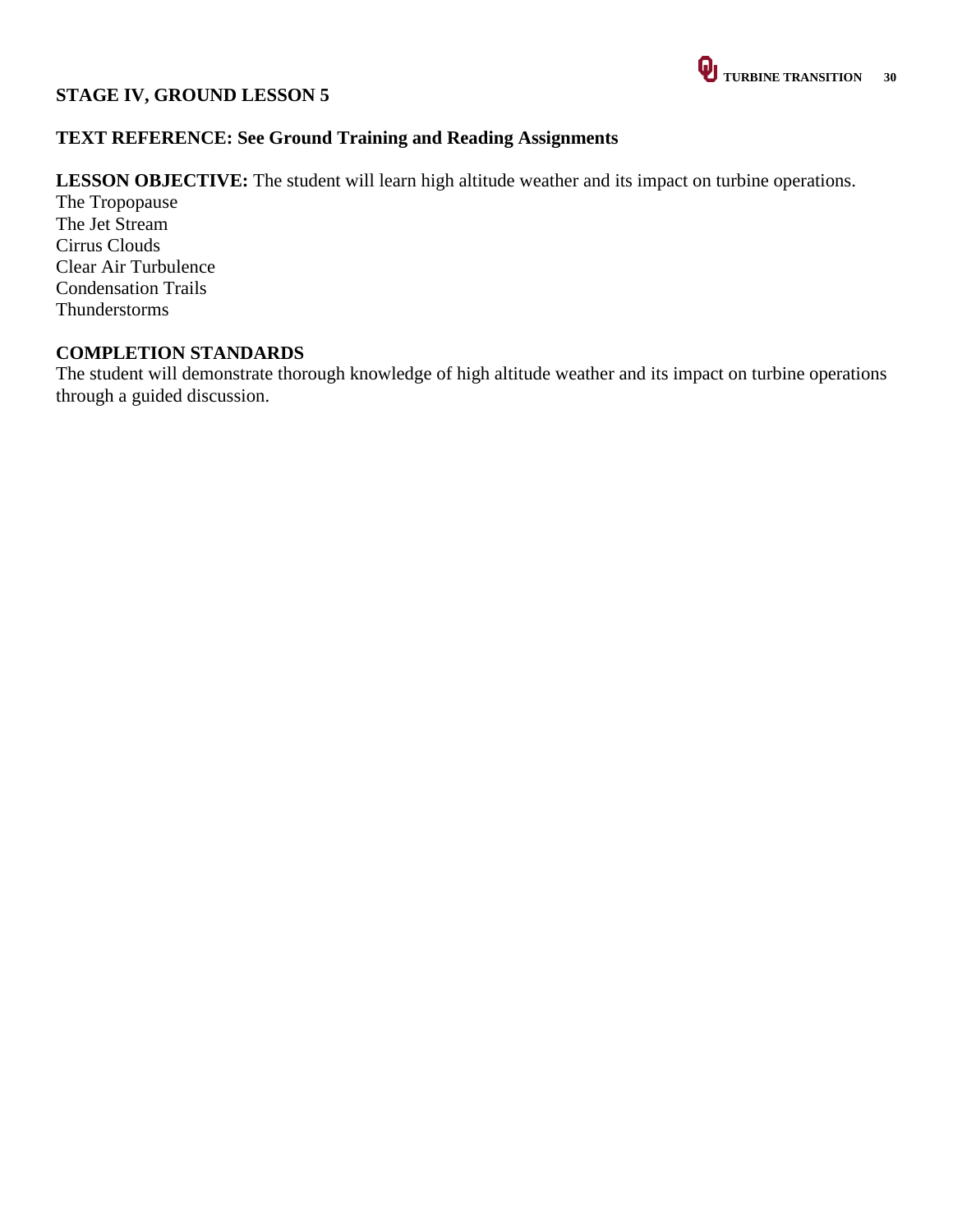# **STAGE IV, GROUND LESSON 6 STAGE IV EXAM**

**LESSON OBJECTIVE:** This exam evaluates the student's comprehension of the material presented in Stage IV.

# **CONTENT:**

Stage IV Exam

#### **COMPLETION STANDARDS:**

This lesson and stage are complete when the student has completed the exam with a minimum passing score of 70%, and the instructor has reviewed the exam with the student to ensure complete understanding.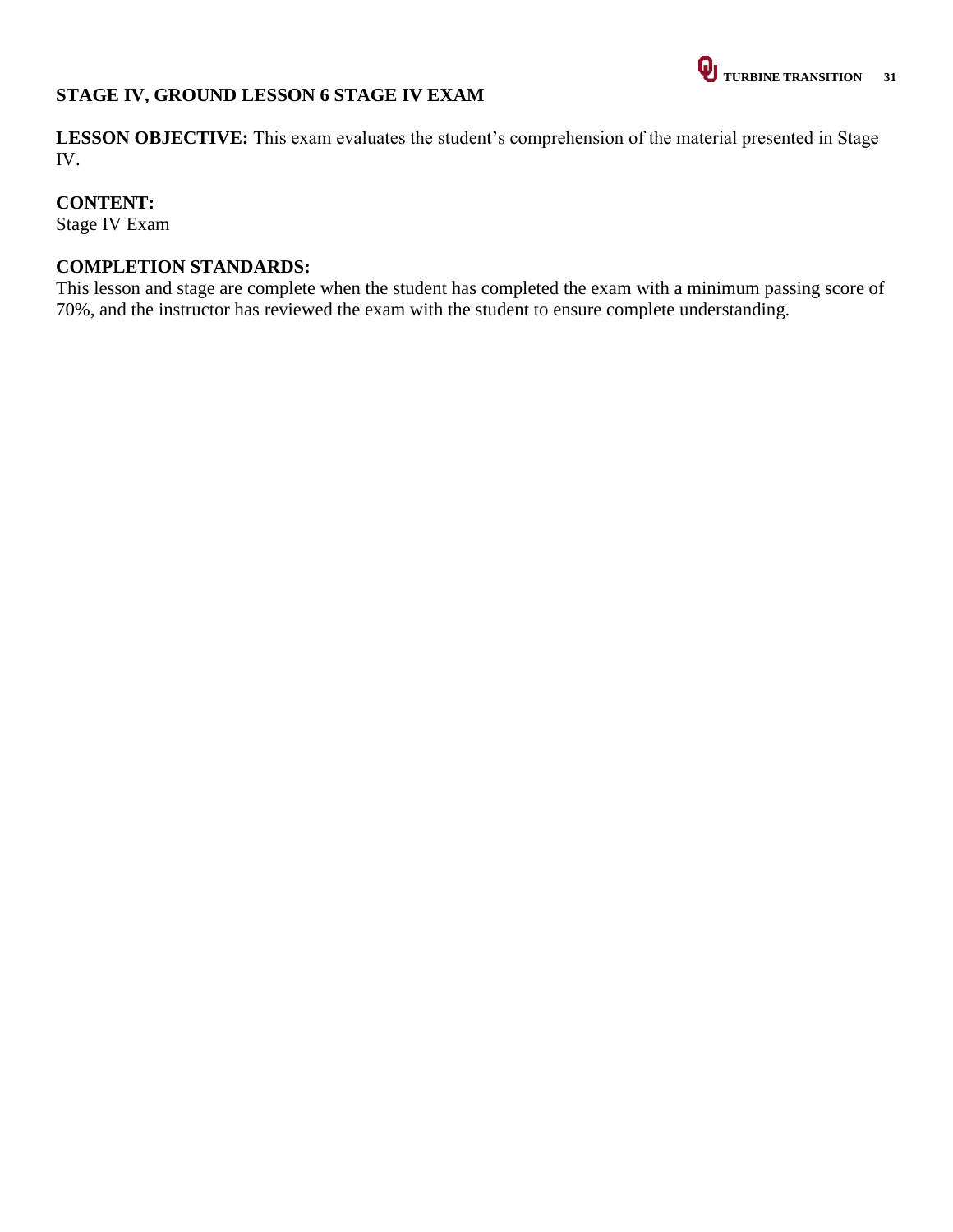| <b>LESSON</b> |     |            |     | DUAL   INST DUAL   XC DUAL   PRE/POST FLIGHT |
|---------------|-----|------------|-----|----------------------------------------------|
|               |     |            |     |                                              |
|               |     |            |     |                                              |
|               |     |            |     |                                              |
| <b>TOTAL</b>  | 5.0 | <b>2.0</b> | 1.0 | <b>3.0</b>                                   |

# **FLIGHT TRAINING**

\*The individual lesson times shown on this table are for instructor/student guidance only, they are not mandatory for a given lesson. However, by the end of lesson 3, the total hour requirements in each category will be met.

During each lesson the instructor will also assume the role of non-flying pilot and will assist the student with execution of checklists, radios and navigation.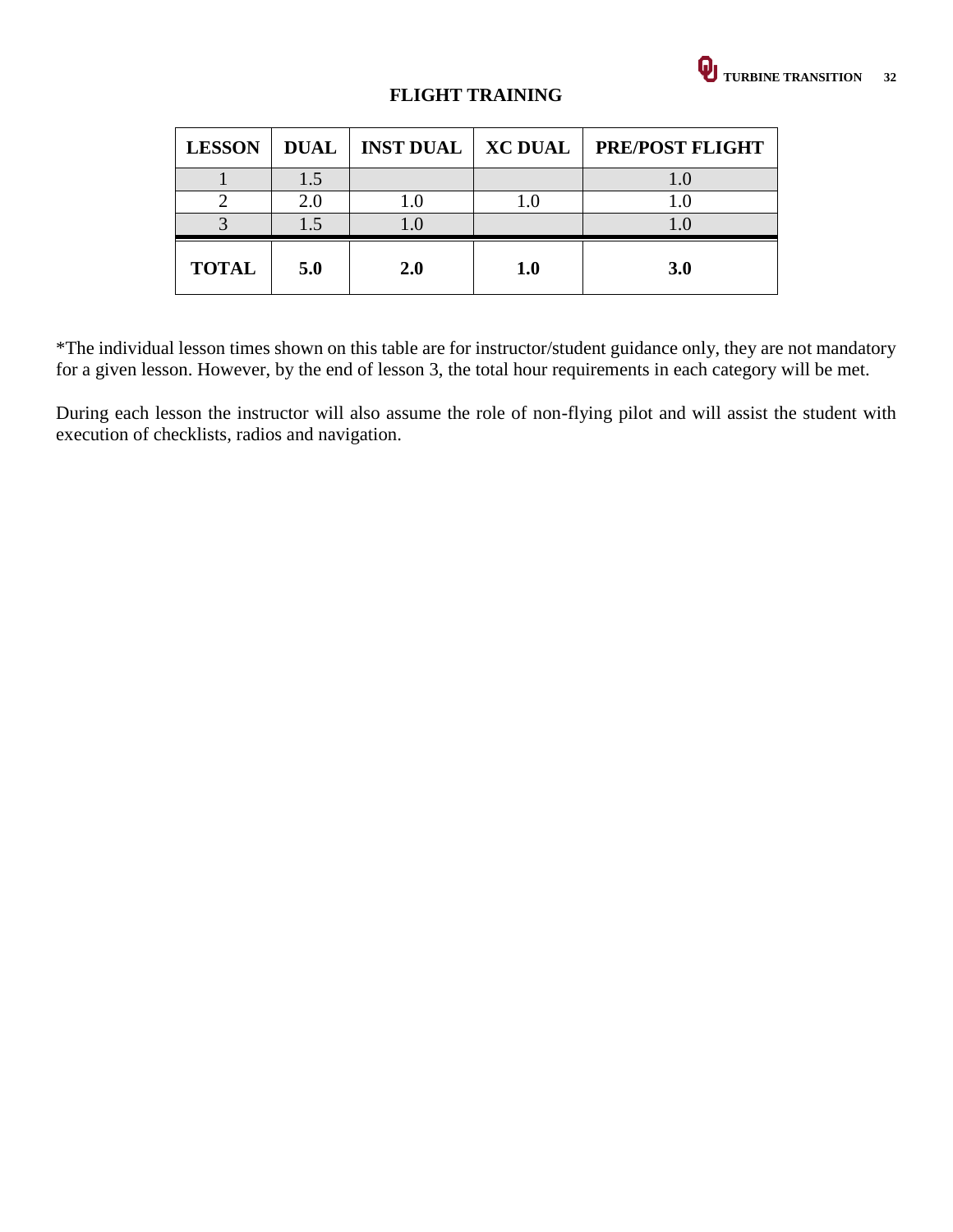#### **FLIGHT LESSON 1**

**LESSON OBJECTIVE:** To develop the student's skill in basic aircraft operations. The student will perform normal checklists including normal starts and ground operations, as well as, basic air work. The student will also be introduced to emergency descents and single engine landings.

#### **CONTENT:**

#### **PREFLIGHT PREPARATION**

- Preflight

- Performance Figures and Limitations

#### **GROUND OPERATIONS**

- Before Engine Start
- Engine Starting
- Before Taxi
- Taxi
- Before Takeoff
- After Landing
- Shutdown and Securing

#### **AIR OPERATIONS**

- Normal Takeoff and Climb
- Turns
- Minimum Controllable Airspeed
- Imminent Stalls
- Steep Turns
- Single Engine Maneuvering
- Emergency Descent
- Normal Approach and Landing
- Engine Failure During Takeoff, Climb, Cruise and Approach to Landing
- Single Engine Approach and Landing

#### **COMPLETION STANDARDS**

At the completion of this lesson the student will be able to perform all normal checklists and engine failure checklists. During takeoff and landing the student will demonstrate good directional control. Liftoff, climb, approach, and touchdown speeds will be within 10KIAS of that desired. All other maneuvers will be done with +/- 150 feet of altitude, 10 degrees of heading, +/- 10KIAS of that desired.

|        |                                  |                  |                                                                                  | UNIVERJII I UF UNLANUMA       |    |           |    |                                                                        |   |
|--------|----------------------------------|------------------|----------------------------------------------------------------------------------|-------------------------------|----|-----------|----|------------------------------------------------------------------------|---|
|        |                                  |                  |                                                                                  |                               |    |           |    |                                                                        |   |
|        |                                  |                  | INSTRUCTOR NAME ________________________________CERT# __________________________ |                               |    |           |    |                                                                        |   |
|        |                                  | AIRCRAFT# CRM 37 |                                                                                  |                               |    |           |    | STAGE # <b>TURBINE</b> LESSON #                                        | 1 |
|        |                                  |                  |                                                                                  |                               |    |           |    | SAT ____% UNSAT _____% INCOMPLETE ____% CANCELLATION________           |   |
| Note:  |                                  |                  |                                                                                  |                               |    |           |    | HOMEWORK COMPLETE: Y/N (% grade is normally part of the lesson grade.) |   |
|        | 1 <sub>1</sub><br>2.<br>REMARKS: |                  |                                                                                  | If cancellation state reason. |    |           |    | Circle appropriate status/grade and put number (%) grade on line.      |   |
|        |                                  |                  |                                                                                  |                               |    |           |    | FOR I OR U: SUBJECTS THAT ARE NOT COMPLETE/INSTRUCTOR COMMENTS         |   |
|        |                                  |                  |                                                                                  |                               |    |           |    |                                                                        |   |
|        |                                  |                  |                                                                                  |                               |    |           |    |                                                                        |   |
|        |                                  |                  |                                                                                  |                               |    |           |    |                                                                        |   |
|        |                                  |                  |                                                                                  |                               |    |           |    |                                                                        |   |
|        |                                  |                  |                                                                                  |                               |    |           |    |                                                                        |   |
|        |                                  |                  |                                                                                  |                               |    |           |    |                                                                        |   |
| DI     | <b>Dnt</b>                       | Dxc              | Idl                                                                              | <b>AATD</b>                   | CА | <b>PP</b> | GI |                                                                        |   |
| ?      |                                  |                  |                                                                                  |                               | ?  | ?         |    |                                                                        |   |
|        |                                  |                  |                                                                                  |                               |    |           |    |                                                                        |   |
|        |                                  |                  |                                                                                  |                               |    |           |    |                                                                        |   |
| DATE:  |                                  |                  |                                                                                  |                               |    |           |    |                                                                        |   |
| TIME:  |                                  |                  |                                                                                  |                               |    |           |    | ENTERED BY                                                             |   |
|        |                                  |                  |                                                                                  | <b>OUT</b>                    |    |           |    | SYLL. LESSON __________                                                |   |
|        |                                  |                  |                                                                                  | TOTAL ______________          |    |           |    | PROCESSED ON _________                                                 |   |
|        |                                  |                  |                                                                                  |                               |    |           |    |                                                                        |   |
| HOBBS: |                                  |                  |                                                                                  |                               |    |           |    | REMARKS: _______________                                               |   |
|        |                                  |                  |                                                                                  | OUT _______________           |    |           |    |                                                                        |   |
|        |                                  |                  |                                                                                  |                               |    |           |    |                                                                        |   |
|        |                                  |                  |                                                                                  |                               |    |           |    |                                                                        |   |
|        |                                  |                  |                                                                                  |                               |    |           |    |                                                                        |   |
|        |                                  |                  |                                                                                  |                               |    |           |    |                                                                        |   |

**UNIVERSITY OF OKLAHOMA**

**U** TURBINE TRANSITION 33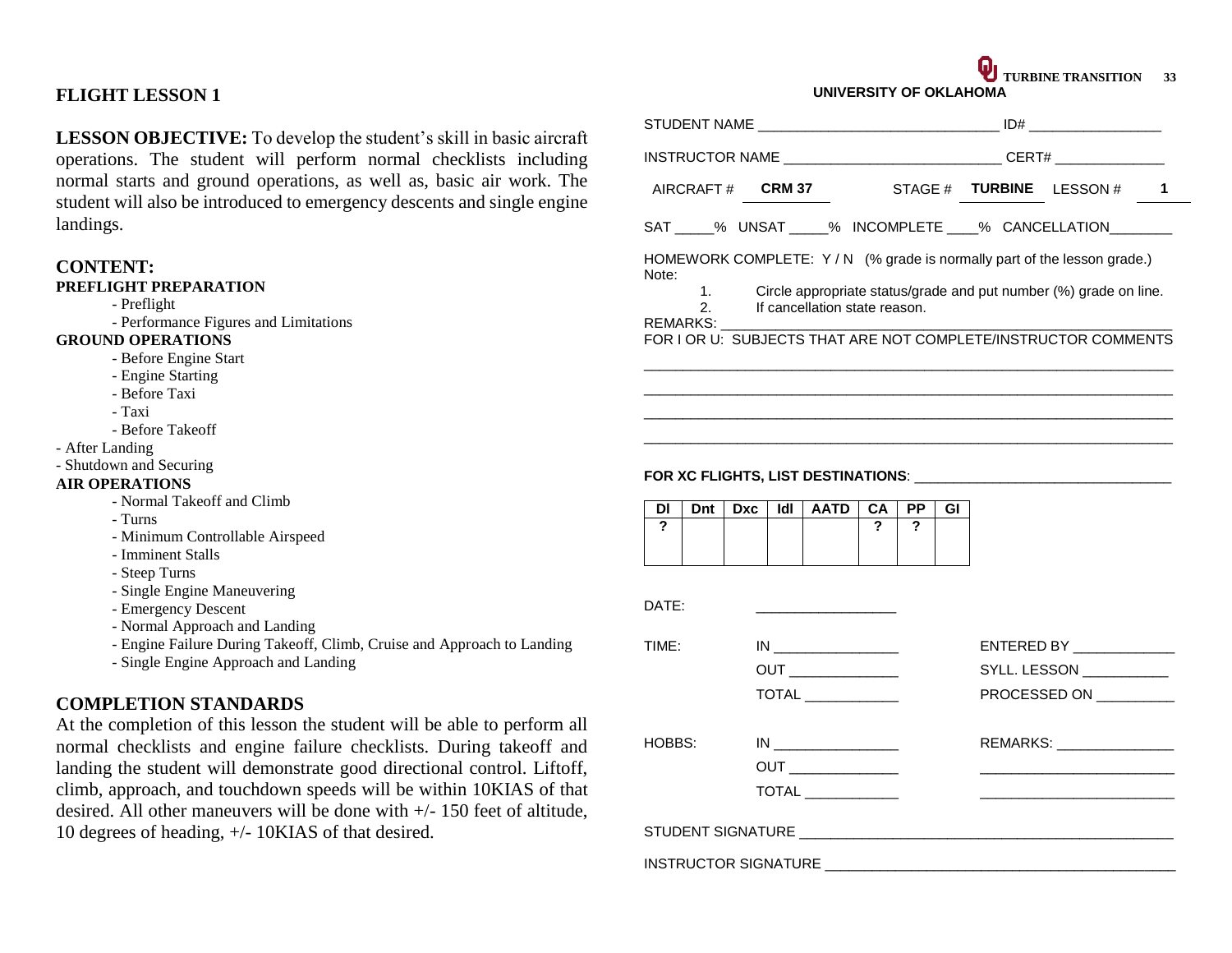#### **FLIGHT LESSON 2**

**LESSON OBJECTIVE:** To develop the student's skill with cross country preparation and planning, high altitude operations, and flying precision and non-precision approaches. The student will plan a cross country flight of at least one hour duration. The remainder of this 2 hour flight will then be available for instrument approaches. The student will be able to identify abnormal and emergency situations presented by the instructor and call for the appropriate checklist.

#### **CONTENT:**

#### **LESSON REVIEW**

- Execution of checklists
- Taxiing
- Normal takeoff and climb
- Normal Landings

#### **CROSS COUNTRY PROCEDURES**

- **-** Enroute Climb and Cruise (VR and IR)
- Use of autopilot and flight director
- Use of pressurization system
- Use of flight director and autopilot
- Use of De-Ice and Anti-Ice Systems
- Use of Radar
- Use of Multi-Function Display, Including Receipt of Weather Information
- **-** Descent

#### **TERMINAL PROCEDURES**

- **-** Precision Approach coupled (IR)
- Non-Precision Approach (IR)
- Single Engine Instrument Approach, Non-Precision (IR)
- Normal Landing
- Engine Shutdown and Secure

#### **COMPLETION STANDARDS**

The student will demonstrate knowledge of BE90 performance and limitations in preflight planning. The student will perform the aircraft preflight without assistance. The appropriate checklists will be called for and executed correctly. The student will demonstrate proper usage of aircraft systems and will correctly execute one precision and one nonprecision approach and a single engine non-precision approach. The student will maintain altitude +/- 100 feet and headings +/-100 feet and airspeeds within +/- 10 knots.

# **UNIVERSITY OF OKLAHOMA** STUDENT NAME \_\_\_\_\_\_\_\_\_\_\_\_\_\_\_\_\_\_\_\_\_\_\_\_\_\_\_\_\_\_\_ ID# \_\_\_\_\_\_\_\_\_\_\_\_\_\_\_\_\_ INSTRUCTOR NAME \_\_\_\_\_\_\_\_\_\_\_\_\_\_\_\_\_\_\_\_\_\_\_\_\_\_\_\_\_\_\_CERT# \_\_\_\_\_\_\_\_\_\_\_\_\_\_\_\_\_\_\_\_\_\_\_\_\_\_\_ AIRCRAFT # **CRM 37** STAGE # **TURBINE** LESSON # **2** SAT \_\_\_% UNSAT \_\_\_% INCOMPLETE \_\_\_% CANCELLATION HOMEWORK COMPLETE: Y/N (% grade is normally part of the lesson grade.) Note: 1. Circle appropriate status/grade and put number (%) grade on line.<br>2. If cancellation state reason. If cancellation state reason. REMARKS: FOR I OR U: SUBJECTS THAT ARE NOT COMPLETE/INSTRUCTOR COMMENTS  $\overline{a}$  , and the set of the set of the set of the set of the set of the set of the set of the set of the set of the set of the set of the set of the set of the set of the set of the set of the set of the set of the set  $\overline{a}$  , and the set of the set of the set of the set of the set of the set of the set of the set of the set of the set of the set of the set of the set of the set of the set of the set of the set of the set of the set  $\overline{a}$  , and the set of the set of the set of the set of the set of the set of the set of the set of the set of the set of the set of the set of the set of the set of the set of the set of the set of the set of the set  $\overline{a}$  , and the state of the state of the state of the state of the state of the state of the state of the state of the state of the state of the state of the state of the state of the state of the state of the state o FOR XC FLIGHTS, LIST DESTINATIONS: **We are also asset to the contract of the contract of the contract of the contract of the contract of the contract of the contract of the contract of the contract of the contract of the c Dl Dnt Dxc Idl AATD CA PP GI ? ? ? ? ?**  $DATF$ TIME: IN TIME ENTERED BY OUT \_\_\_\_\_\_\_\_\_\_\_\_\_\_ SYLL. LESSON \_\_\_\_\_\_\_\_\_\_\_ TOTAL \_\_\_\_\_\_\_\_\_\_\_\_ PROCESSED ON \_\_\_\_\_\_\_\_\_\_ HOBBS: IN \_\_\_\_\_\_\_\_\_\_\_\_\_\_\_\_ REMARKS: \_\_\_\_\_\_\_\_\_\_\_\_\_\_\_ OUT \_\_\_\_\_\_\_\_\_\_\_\_\_\_ \_\_\_\_\_\_\_\_\_\_\_\_\_\_\_\_\_\_\_\_\_\_\_\_\_ TOTAL \_\_\_\_\_\_\_\_\_\_\_\_ \_\_\_\_\_\_\_\_\_\_\_\_\_\_\_\_\_\_\_\_\_\_\_\_\_ STUDENT SIGNATURE \_\_\_\_\_\_\_\_\_\_\_\_\_\_\_\_\_\_\_\_\_\_\_\_\_\_\_\_\_\_\_\_\_\_\_\_\_\_\_\_\_\_\_\_\_\_\_\_ INSTRUCTOR SIGNATURE

*TURBINE TRANSITION* 34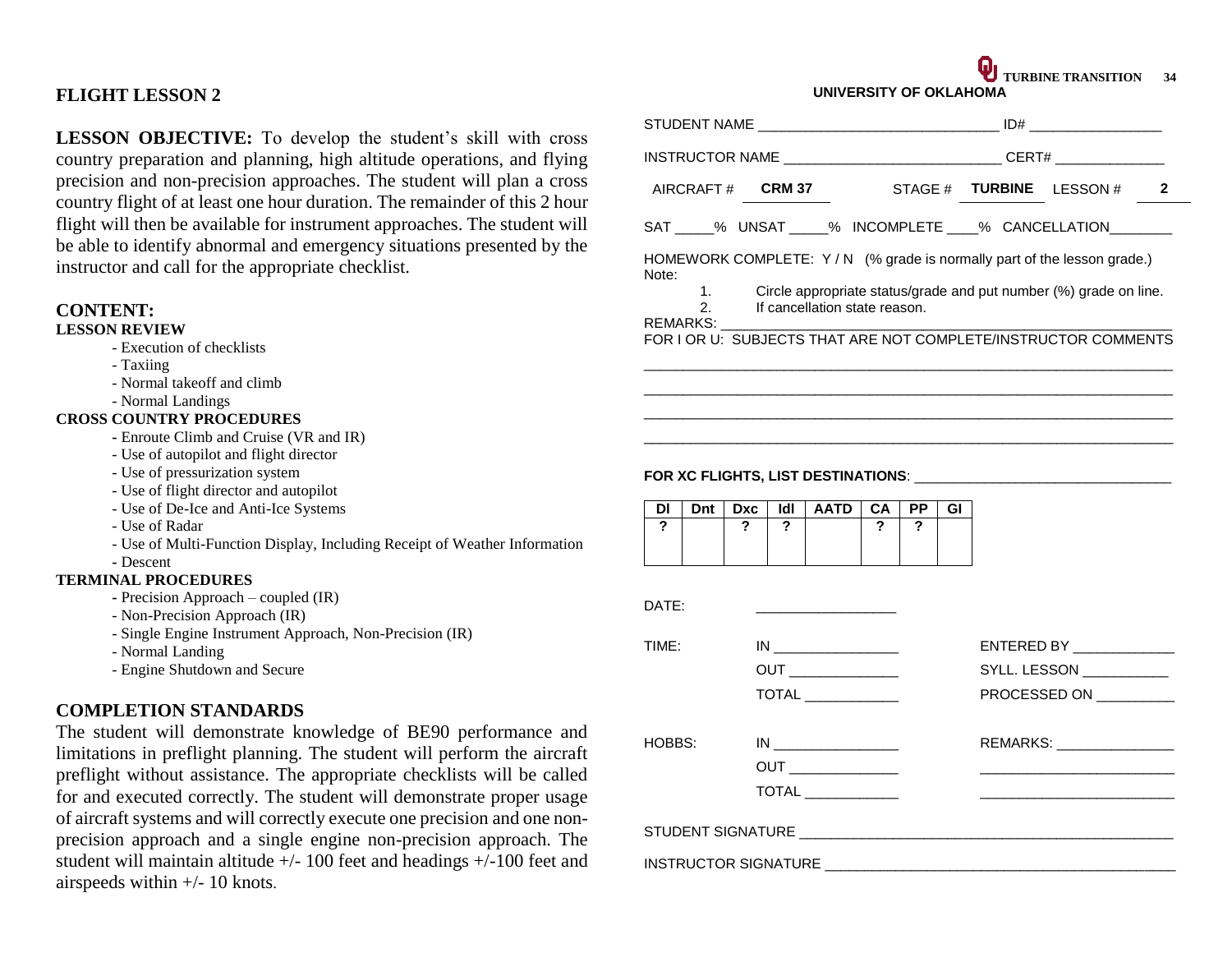#### **FLIGHT LESSON 3 FINAL STAGE CHECK**

#### **OBJECTIVE:**

During this stage check the student will demonstrate knowledge of BE90 systems, normal procedures, precision and non-precision approaches as well as abnormal and emergency procedures as selected by the evaluator. The evaluator will also perform the duties of an FO to assist the student with execution of checklists, set u and brief instrument approaches\* and handle radio communications. The student will demonstrate proficiency at flying the aircraft, executing approaches and using the flight director and autopilot.

\* For an phase of the flight in which the autopilot is engaged the student will be responsible to set up and brief instrument approaches.

#### **CONTENT:**

Preflight Taxiing Takeoff and Climb Precision Instrument Approaches (Coupled and Non-Coupled) (IR) Non-Precision Approaches (IR) Simulated Engine Failure During Takeoff, Climb, Approach and Landing (VR/IR) Normal Landing Engine Shutdown and Secure

#### **COMPLETION STANDARDS**

The student will demonstrate knowledge of the BE90 systems, performance and limitations. During flight, altitudes will be maintained +/- 100 feet and headings +/- 10 degrees and airspeeds within +/- 10 knots. Instrument approach procedures will be performed to the standards proscribed by the Instrument (Airplane) Practical Test Standards. The student will demonstrate proficiency in use of the flight director and autopilot systems.

# TURBINE TRANSITION 35 **UNIVERSITY OF OKLAHOMA** STUDENT NAME \_\_\_\_\_\_\_\_\_\_\_\_\_\_\_\_\_\_\_\_\_\_\_\_\_\_\_\_\_\_\_ ID# \_\_\_\_\_\_\_\_\_\_\_\_\_\_\_\_\_ INSTRUCTOR NAME \_\_\_\_\_\_\_\_\_\_\_\_\_\_\_\_\_\_\_\_\_\_\_\_\_\_\_\_\_\_\_\_\_\_CERT# \_\_\_\_\_\_\_\_\_\_\_\_\_\_\_\_\_\_\_\_\_\_\_\_ AIRCRAFT # **CRM 37** STAGE # **TURBINE** LESSON # **3C** SAT \_\_\_\_% UNSAT \_\_\_\_% INCOMPLETE \_\_\_% CANCELLATION\_\_\_\_\_\_\_ HOMEWORK COMPLETE: Y/N (% grade is normally part of the lesson grade.) Note: 1. Circle appropriate status/grade and put number (%) grade on line. 2. If cancellation state reason. REMARKS: FOR I OR U: SUBJECTS THAT ARE NOT COMPLETE/INSTRUCTOR COMMENTS  $\overline{a}$  , and the set of the set of the set of the set of the set of the set of the set of the set of the set of the set of the set of the set of the set of the set of the set of the set of the set of the set of the set  $\overline{a}$  , and the set of the set of the set of the set of the set of the set of the set of the set of the set of the set of the set of the set of the set of the set of the set of the set of the set of the set of the set  $\Box$  $\overline{a}$  , and the set of the set of the set of the set of the set of the set of the set of the set of the set of the set of the set of the set of the set of the set of the set of the set of the set of the set of the set **FOR XC FLIGHTS, LIST DESTINATIONS**: \_\_\_\_\_\_\_\_\_\_\_\_\_\_\_\_\_\_\_\_\_\_\_\_\_\_\_\_\_\_\_\_\_ **Dl Dnt Dxc Idl AATD CA PP GI ? ? ? ?** DATE: TIME: IN TIME: OUT \_\_\_\_\_\_\_\_\_\_\_\_\_\_ SYLL. LESSON \_\_\_\_\_\_\_\_\_\_\_ TOTAL \_\_\_\_\_\_\_\_\_\_\_\_ PROCESSED ON \_\_\_\_\_\_\_\_\_\_ HOBBS: IN \_\_\_\_\_\_\_\_\_\_\_\_\_\_\_\_ REMARKS: \_\_\_\_\_\_\_\_\_\_\_\_\_\_\_ OUT \_\_\_\_\_\_\_\_\_\_\_\_\_\_ \_\_\_\_\_\_\_\_\_\_\_\_\_\_\_\_\_\_\_\_\_\_\_\_\_  $\overline{0}$ STUDENT SIGNATURE \_\_\_\_\_\_\_\_\_\_\_\_\_\_\_\_\_\_\_\_\_\_\_\_\_\_\_\_\_\_\_\_\_\_\_\_\_\_\_\_\_\_\_\_\_\_\_\_ INSTRUCTOR SIGNATURE \_\_\_\_\_\_\_\_\_\_\_\_\_\_\_\_\_\_\_\_\_\_\_\_\_\_\_\_\_\_\_\_\_\_\_\_\_\_\_\_\_\_\_\_\_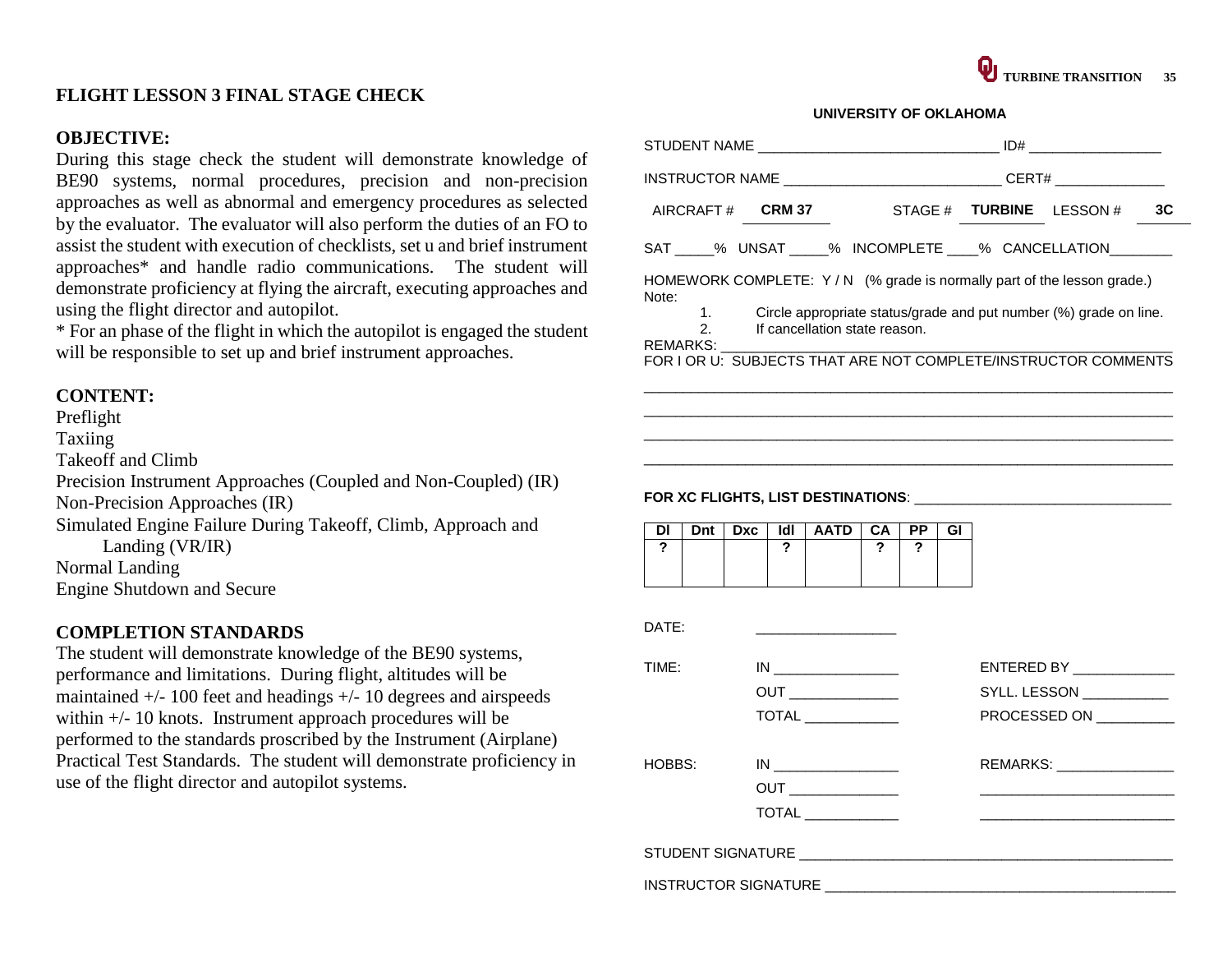#### **APPENDIX B UNIVERSITY OF OKLAHOMA COURSE POLICIES**

1. At the discretion of the instructor, students who progress rapidly within a specific stage, may within reasonable variances, continue to the next lesson with less time than is specified in the specific lesson curriculum, provided all content and completion standards are satisfactorily completed. The time stated in the lesson is the approximate minimum time that a student would need to meet the lesson objectives and completion standards; not absolute required times. The lesson time could be slightly more or slightly less. These reduced hours must be included in other lessons to complete the total ground or flight time specified by category in the training course outline in order to satisfactorily complete the course.

2. At no time will a student be allowed to continue to the next stage without having successfully completed all of the lessons and the required tests or stage checks related to the completion of the previous stage.

3. Any lesson stated as a FTD lesson may be flown in an aircraft, ATC-710 or PCATD. The lesson will include the required pre- and post-flight procedures.

4. Flight training for this course will be done in accordance with the F.A.A approved syllabus. Deviations from the syllabus due to student training requirements, weather related factors, or other items as necessary will be allowed as long as the following requirements are met:

- 1.) A notation will be made in the student training record as to the lesson covered and the reason for the deviation.
- 2.) The student will complete all syllabus requirements before a graduation certificate is issued.

5. To satisfactorily complete the course of training, the student must meet all course objectives and completion standards. The student must have satisfactorily completed all required ground school courses and have completed the minimum flight time stated at the end of the course for each category as well as total flight time.